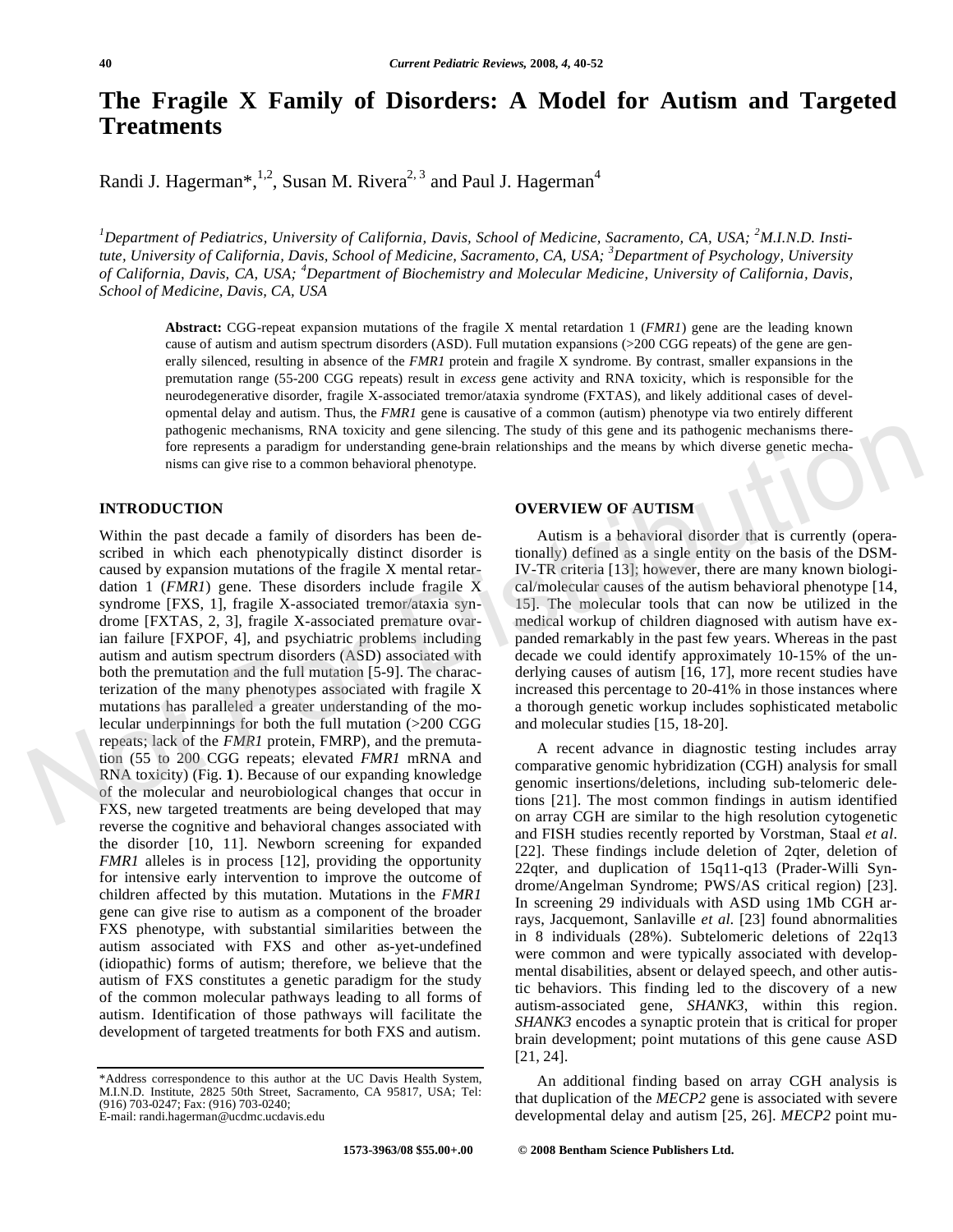

**Fig. (1).** Schematic of the entirely distinct mechanisms of molecular pathogenesis for fragile X-associated tremor/ataxia syndrome (FXTAS), RNA toxicity due to the elevated levels of expanded-CGG-repeat *FMR1* mRNA; and fragile X syndrome, gene silencing and absence of *FMR1* protein (FMRP).



**Fig. (2).** Multiple genetic causes of autism and the mechanisms through which they act to disrupt neural connectivity and synaptic function.

tations cause Rett syndrome and its associated autistic features, presumably due to the absence of a functional methyl-CpG binding protein (MeCP2). This protein normally silences transcription of specific genes, leading in turn to upregulation of genes at inappropriate times or locations during development. Although *MECP2* mutations were thought to be lethal in males, we now know that 1 to 2% of males with intellectual disability with an X-linked pattern will have an *MECP2* mutation [27]. The *MECP2* gene also demonstrates expression abnormalities that are associated with autism. Samanco, Nagarajan *et al*. [28] studied the brains of children and adults who had died with autism and found significantly lowered expression of MeCP2 compared to control brains. Therefore, autism can result not only from structural mutations in some genes, but also from expression changes in structurally normal genes [29, 30]. This concept should reveal new diagnostic methods to identify the molecular bases of newly-discovered genetic causes of autism and may also help us understand the layering of genetic changes that can ultimately produce the autism phenotype.

The molecular and neurobiological advances in autism have lead to identification of a variety of genes involved in ASD, which share several categories of function. Such genes can regulate the expression of other genes (e.g., *MECP2*, *FMR1*, *WNT2*, *HOX1A*), alter actin cytoskeleton dynamics (*TSC1*/*TSC2*, *NF1*), affect synapse formation and plasticity (*FMR1*, *NLGN3*, *NLGN4*), operate as components of second messenger systems (i.e., *PRKCB1*, *CACNA1C*), and influence neuronal migration (*RELN*, *LAMB1*, *NrCAM*) [14]. Mutations in genes that guide or facilitate proper neuronal connectivity, and genes involved with either inhibitory (GABAergic) or stimulatory (glutamatergic) synaptic connections are also contributory to autism [31] (Fig. **2**). Although the developmental program for these neural networks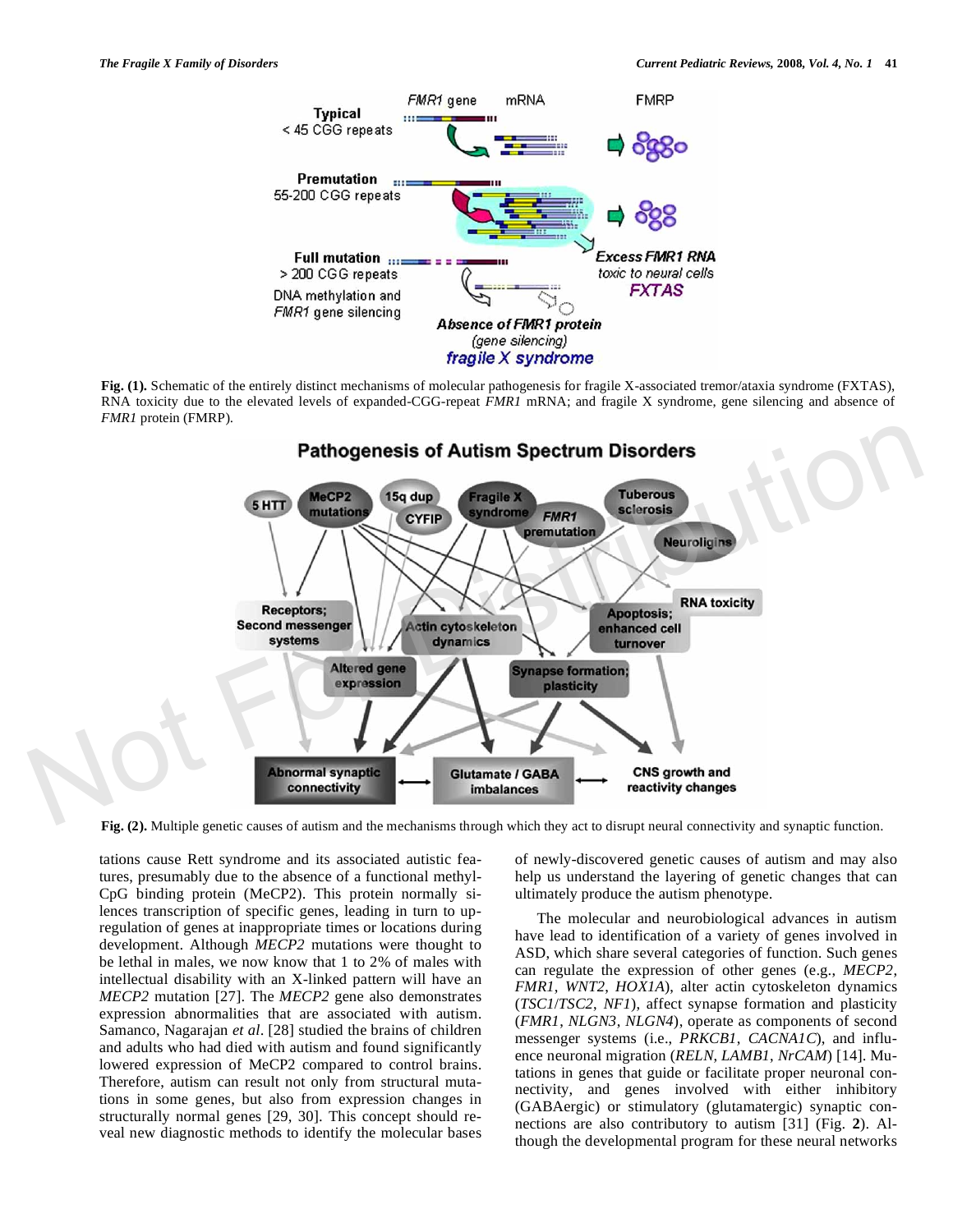#### **Table 1. Fragile X Involvement**

| Premutation in Children <sup>b</sup><br><b>Full Mutation<sup>a</sup></b>                                                                                                                                                                                                                                                                                                                                                                                                                                                                                                                                                                                                                                                                                                   |                                                                                     |  | Premutation in Adulthood c                                                                                                                                                                                                                                                                                                                                                                                                     |
|----------------------------------------------------------------------------------------------------------------------------------------------------------------------------------------------------------------------------------------------------------------------------------------------------------------------------------------------------------------------------------------------------------------------------------------------------------------------------------------------------------------------------------------------------------------------------------------------------------------------------------------------------------------------------------------------------------------------------------------------------------------------------|-------------------------------------------------------------------------------------|--|--------------------------------------------------------------------------------------------------------------------------------------------------------------------------------------------------------------------------------------------------------------------------------------------------------------------------------------------------------------------------------------------------------------------------------|
| <b>ADHD</b>                                                                                                                                                                                                                                                                                                                                                                                                                                                                                                                                                                                                                                                                                                                                                                | <b>ADHD</b>                                                                         |  | Anxiety                                                                                                                                                                                                                                                                                                                                                                                                                        |
| Autism spectrum disorders                                                                                                                                                                                                                                                                                                                                                                                                                                                                                                                                                                                                                                                                                                                                                  | Autism spectrum disorders                                                           |  | Depression                                                                                                                                                                                                                                                                                                                                                                                                                     |
| Flat feet                                                                                                                                                                                                                                                                                                                                                                                                                                                                                                                                                                                                                                                                                                                                                                  | Hyperextensible finger joints<br>Prominent ears<br><b>Shyness</b><br>Social Anxiety |  | POF                                                                                                                                                                                                                                                                                                                                                                                                                            |
| Hand biting                                                                                                                                                                                                                                                                                                                                                                                                                                                                                                                                                                                                                                                                                                                                                                |                                                                                     |  | FXTAS <sup>d</sup>                                                                                                                                                                                                                                                                                                                                                                                                             |
| Hand flapping                                                                                                                                                                                                                                                                                                                                                                                                                                                                                                                                                                                                                                                                                                                                                              |                                                                                     |  | - Tremor                                                                                                                                                                                                                                                                                                                                                                                                                       |
| High arched palate                                                                                                                                                                                                                                                                                                                                                                                                                                                                                                                                                                                                                                                                                                                                                         |                                                                                     |  | - Ataxia                                                                                                                                                                                                                                                                                                                                                                                                                       |
| Hyperextensible finger joints                                                                                                                                                                                                                                                                                                                                                                                                                                                                                                                                                                                                                                                                                                                                              |                                                                                     |  | - Neuropathy                                                                                                                                                                                                                                                                                                                                                                                                                   |
| Long face                                                                                                                                                                                                                                                                                                                                                                                                                                                                                                                                                                                                                                                                                                                                                                  |                                                                                     |  | - Muscle pain                                                                                                                                                                                                                                                                                                                                                                                                                  |
| Macroorchidism                                                                                                                                                                                                                                                                                                                                                                                                                                                                                                                                                                                                                                                                                                                                                             |                                                                                     |  | - Hypothyroidism                                                                                                                                                                                                                                                                                                                                                                                                               |
| Mitral valve prolapse                                                                                                                                                                                                                                                                                                                                                                                                                                                                                                                                                                                                                                                                                                                                                      |                                                                                     |  | - Cognitive decline                                                                                                                                                                                                                                                                                                                                                                                                            |
| Mood instability                                                                                                                                                                                                                                                                                                                                                                                                                                                                                                                                                                                                                                                                                                                                                           |                                                                                     |  | - Anxiety                                                                                                                                                                                                                                                                                                                                                                                                                      |
| Perseverative speech                                                                                                                                                                                                                                                                                                                                                                                                                                                                                                                                                                                                                                                                                                                                                       |                                                                                     |  | - Depression                                                                                                                                                                                                                                                                                                                                                                                                                   |
| Poor eye contact                                                                                                                                                                                                                                                                                                                                                                                                                                                                                                                                                                                                                                                                                                                                                           |                                                                                     |  | - Apathy                                                                                                                                                                                                                                                                                                                                                                                                                       |
| Prominent ears                                                                                                                                                                                                                                                                                                                                                                                                                                                                                                                                                                                                                                                                                                                                                             |                                                                                     |  | - Dysinhibition                                                                                                                                                                                                                                                                                                                                                                                                                |
| <b>Shyness</b>                                                                                                                                                                                                                                                                                                                                                                                                                                                                                                                                                                                                                                                                                                                                                             |                                                                                     |  |                                                                                                                                                                                                                                                                                                                                                                                                                                |
| Social anxiety                                                                                                                                                                                                                                                                                                                                                                                                                                                                                                                                                                                                                                                                                                                                                             |                                                                                     |  |                                                                                                                                                                                                                                                                                                                                                                                                                                |
| Tantrums                                                                                                                                                                                                                                                                                                                                                                                                                                                                                                                                                                                                                                                                                                                                                                   |                                                                                     |  |                                                                                                                                                                                                                                                                                                                                                                                                                                |
| Features in 25-80% of individuals with the full mutation<br><sup>b</sup> Features in 10-30% of children with the premutation<br><sup>c</sup> Features in 20-25% of adults with the premutation<br><sup>d</sup> Occurs in 30-40% in males and 4-8% in females<br>in the CNS is genetic, environmental influences can have a<br>significant effect on how these systems develop [32]. For<br>example, recurrent seizures, significant birth trauma, in-<br>flammatory processes, or environmental toxins can all ad-<br>versely affect neuronal connectivity with consequent devel-<br>opmental problems or even autism. Conversely, intensive<br>behavioral and/or educational intervention can have a posi-<br>tive influence on development, with mitigation of the symp- |                                                                                     |  | leading in turn to the upregulation of proteins that influence<br>synaptic function and plasticity [34] (Fig. 2).<br>The prevalence of FXS with mental retardation is ap-<br>proximately 1 per 3,600 males in the general population;<br>however, females with FXS usually present with learning<br>disabilities [36-39]. The frequency of full mutation alleles<br>among females in the general population is approximately 1 |

in the CNS is genetic, environmental influences can have a significant effect on how these systems develop [32]. For example, recurrent seizures, significant birth trauma, inflammatory processes, or environmental toxins can all adversely affect neuronal connectivity with consequent developmental problems or even autism. Conversely, intensive behavioral and/or educational intervention can have a positive influence on development, with mitigation of the symptoms of autism [33]. In this regard, one of the key proteins for translating environmental stimuli to changes in synaptic structure is the *FMR1* protein (FMRP) that is deficient or missing in fragile X syndrome [34, 35].

#### **Fragile X Syndrome**

Full mutation alleles of the *FMR1* gene (>200 CGG repeats) are typically methylated, leading to reduction or absence of *FMR1* mRNA and, as a consequence, of FMRP. It is the lack of FMRP that results in fragile X syndrome (FXS). FMRP is an RNA binding protein that is thought to transport a number of mRNAs of other genes to the postsynaptic region; FMRP is also thought to inhibit the translation of these mRNAs. This important role of FMRP in the regulation of synaptic function is likely why its absence leads to ASD. Although the precise molecular mechanisms are still being revealed, absence of FMRP is thought to result in increased (or unregulated) translation of synaptic mRNAs,

The prevalence of FXS with mental retardation is approximately 1 per 3,600 males in the general population; however, females with FXS usually present with learning disabilities [36-39]. The frequency of full mutation alleles among females in the general population is approximately 1 per 2,700 [40]. The prevalence of the premutation range of 55 to 200 CGG repeats is approximately 1 per 130-260 females and 1 per 300-800 males in the general population [41-43].

Typical physical features of FXS include prominent ears, a long narrow face, hyperextensible finger joints, and macroorchidism in puberty [44, 45]. Approximately 85% of males and 25% of females with the full mutation have an IQ level < 70 [46]. Females with FXS more typically present with learning disabilities, and approximately 40% have a borderline IQ (70-85), although 30% have an IQ in the normal range (>85) [46, 47]. For individuals with a normal or borderline IQ, the presenting features are emotional and behavioral problems; particularly involving shyness, social anxiety and mood instability. Hyperanxiety disorder, social phobia, selective mutism, or ADHD are seen commonly and are part of the behavioral phenotype in those with FXS, whether they have intellectual impairment or not [45, 48] (see Table **1**).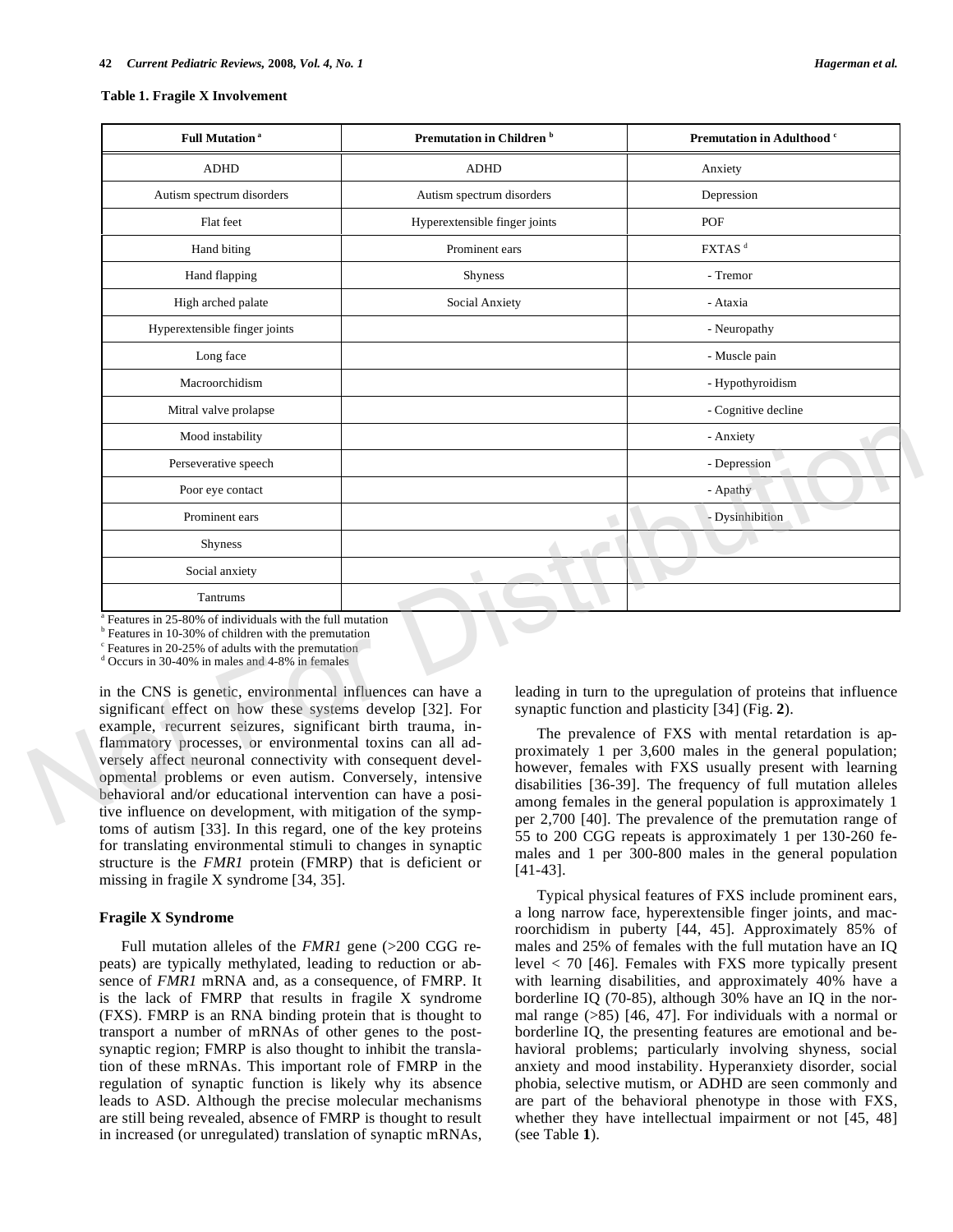## **Mutations of the** *FMR1* **Gene Constitute a Leading Heritable Cause of Autism**

Approximately 30% of children with FXS have clinically-defined autism, based on the formal DSM-IV-TR criteria, and an additional 20% have pervasive developmental disability, not otherwise specified (PDDNOS); thus, autism and the broader autism spectrum disorders (ASD) are also part of the behavioral phenotype of FXS [6-9, 49]. Even children with FXS without a diagnosis of ASD typically have poor eye contact, unusual hand mannerisms, perseveration in speech and other features that are components of autism. Although FXS is the most common inherited cause of intellectual disability, milder forms of FXS involving psychological problems and/or learning disabilities without mental impairment are increasingly being recognized. This expanding recognition of the breadth of the phenotype of FXS is facilitating more frequent diagnosis and treatment of FXS [50-52].

In the context of this discussion, it is important to stress that the expansion mutations of the *FMR1* gene constitute a leading *cause* of autism, both in terms of the extremely high association between *FMR1* mutations and autism, and by virtue of the fact that the autism of FXS fully satisfies the DSM-IV-TR criteria. This issue is important, since a large segment of the medical/scientific community still regards "idiopathic" autism as somehow fundamentally distinct from the autism of FXS, or from any other known single-gene disorder with autism as a component of the phenotype. Causation is a remarkably imprecise term when applied to genetic and/or environmental factors that lead to disease phenotypes. In the case of FXS, full mutations of the *FMR1* gene give rise to DSM-IV-TR autism at a rate that is at least fifty-fold greater than in the general population; thus, 49 out of 50 FXS children with autism have autism as a result of the abnormal *FMR1* gene. It is thus formally correct to consider *FMR1* mutations to be a contributing cause of autism just as phenylalanine hydroxylase (PAH) mutations are a contributing cause of the autism associated with PKU. Both *FMR1* and PAH mutations require an additional factor for full expression of the autism phenotype; in the case of PAH mutations, the other factor is a diet containing phenylalanine. In FXS, there is variability in the levels of FMRP and those with the most severe deficit of FMRP are most likely to have autism [6, 8]. However, additional medical problems that affect the CNS, including seizures, additional genetic problems, or CNS structural defects, are also increased in those with FXS and ASD compared to FXS without autism [unpublished results]. An important example of this additive genetic effect to FXS is the Prader-Willi Phenotype (PWP) of FXS [53]. These children with FXS have hyperphagia, obesity, a lack of satiation after meals, small genitalia and a higher rate of ASD than what is seen in FXS generally. Although the critical region for PWS at 15q is normal structurally, a gene located in this region produces a protein, Cytoplasmic Interacting FMR1 Protein (CYFIP) that is dramatically down regulated in those with the PWP compared with normal individuals, and compared to those with FXS without the PWP [53]. CYFIP interacts with Rac and Rho and is important for synaptic function and neuronal migration, so it likely produces other problems that are additive to the autism phenotype in FXS. There may be overlap with other causes In the cones to this discussion, it is important to stress<br>
that the expansion mutations of the *FMR1* gene constitute a<br>
individuals without the PWF may have autism with severe<br>
leading <u>cause</u> of autism, both in terms o

in patients with idiopathic autism, particularly those that have obesity or evidence of hypothalamic dysfunction. Indeed, the broader goal of autism research is to define all of the contributing causes of the behavioral phenotype of autism, or the phenotypic spectrum of autism, and in each individual there is likely a layering of genetic causes. As a single gene disorder that has an influence on multiple genes and pathways, FXS provides a valuable model for dissecting the neurochemical pathways that lead to autism.

#### **Commonalities between FXS and Idiopathic Autism**

Although there is a remarkably strong association between autism and FXS as well as commonalities across the phenotypes of idiopathic autism and FXS, there is also remarkable heterogeneity in the autism phenotype that occurs in FXS. This heterogeneity, undoubtedly a consequence of additional genetic factors, but perhaps also due to as-yetunidentified environmental factors. For instance, individuals with the PWP of FXS are usually autistic with hyperphagia, obesity and obsessional thinking about food, whereas FXS individuals without the PWP may have autism with severe anxiety, aggression, or severe mood instability. The allelic variants of the serotonin transporter have been associated with autism and this is now being studied in fragile X [54]. So far we have found a higher rate of homozygosity of the long allele of the serotonin transporter in boys with FXS and aggression compared to those with FXS without aggression.

Psychophysiological studies in FXS have demonstrated hyperarousal of the autonomic system with sensory stimuli, particularly enhancement of the sympathetic response, as measured by the sweat response in electrodermal studies [55, 56], and by decreased vagal tone [57-59]. The enhanced sympathetic response and lack of habituation with stimuli correlates with the degree of FMRP deficit seen in patients with FXS [55]. Interestingly, the coexistence of autism in FXS is correlated with higher arousal and less tolerance to environmental stimuli compared to cases of FXS without autism [60]; thus, hyperarousal and lack of appropriate attenuation with stimuli is associated with the autism subphenotype in FXS. Roberts, Boccia *et al*. [57] demonstrated in preliminary studies that boys with FXS and autism also have decreased vagal tone with transitions compared to boys with FXS without autism. The enhanced arousal in children with FXS is likely related to sympathetic hyperarousal coupled with stress and anxiety and the enhanced release of cortisol [61-63]. A subgroup of individuals with idiopathic autism also have enhanced sensory modulation problems [64, 65]; therefore, FXS represents a useful model for this subtype of autism.

Recent studies of prepulse inhibition (PPI), a measure of frontal gating, have demonstrated deficits in PPI in children with FXS compared to controls [66]. The PPI deficit in FXS demonstrates an inhibitory deficit frontally and may be related to GABA deficits that have been documented in the knock out (KO) mouse model of FXS [11, 67]. The PPI deficits have also been seen in patients with autism who do not have FXS [68]. This again may reflect commonalities in GABA deficits between FXS and idiopathic autism.

 A concordant physical feature of FXS and idiopathic autism, seen early on in development, is a large head. Chiu,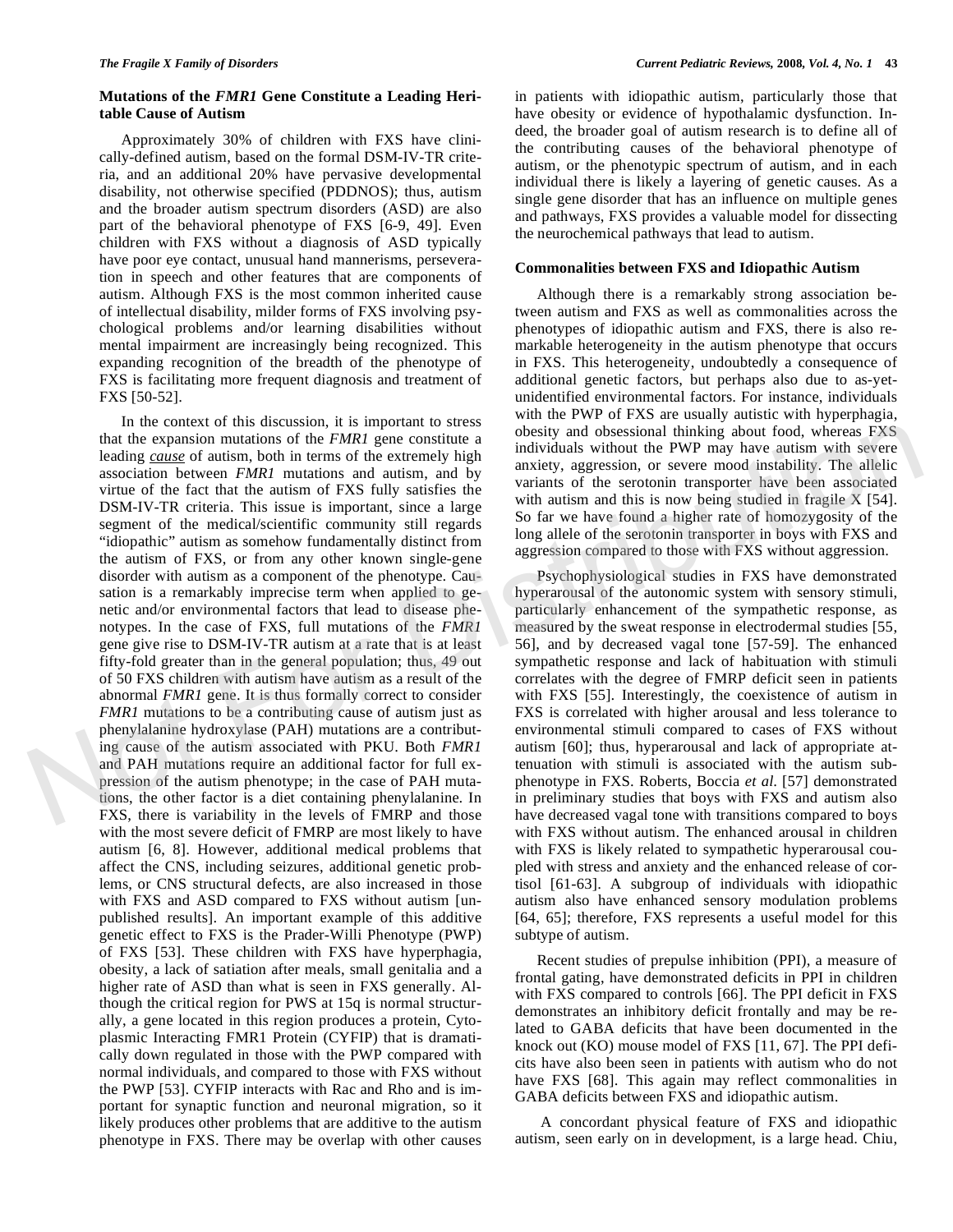Wegelin *et al*. [69] have demonstrated that children with FXS and ASD have a head that grows faster than children with FXS without ASD. This finding parallels the rapid head growth seen in children with idiopathic autism reported by Courchesne, Carper *et al*. [70] and others, i.e., Mills, Hediger *et al*. [71]. Individuals with idiopathic autism and macrocephaly have been investigated genetically and 18% were found to have a PTEN mutation [72]. PTEN is a gene with pleiotropic functions that include regulation of cell growth, suggesting molecular commonalities in the pathways that lead to growth dysregulation in FXS related to hypothalamic dysfunction [45] and PTEN-coupled growth dysregulation.

Seizures have also long been recognized as part of the phenotype in FXS. Wisniewski *et al*. [73] reported that the seizures usually occurred in childhood, although seizures may also occur in adulthood [74]. In a summary of seizures in FXS from several prior studies, Musumeci *et al*. [75] found that approximately 23% (65/285) of males with FXS had seizures. The EEG patterns in patients with FXS and seizures typically include temporal and central spikes that are reminiscent of benign Rolandic spikes [74, 75]. Approximately 50% of children with FXS and without clinical seizures can have these spike wave discharges on the EEG [76]. Whether the presence of seizures is associated with more severe cognitive deficits in FXS is unclear. Our recent work has demonstrated that seizures are more frequent in children who have FXS plus ASD (28% with seizures) compared with FXS without autism (12% with seizures) [unpublished results].

## **Neuroimaging Studies in FXS and Autism**

There is a growing body of work employing neuroimaging techniques in individuals with FXS as well as in those with autism, and a number of structural abnormalities have been observed in each group. In FXS, these abnormalities include hypoplasia of the cerebellar vermis [77-79], increased fourth and lateral ventricles [77-81], larger caudate nuclei [81, 82], and significantly increased thalamic volume in girls [81-83]. In autism, the results have been more variable, owing at least in part to the complications of group heterogeneity and limited sample sizes. Notwithstanding this variability within the autism group, one of the features that emerges most clearly is the presence of reduced volume of cerebellar hemispheres and vermal lobules [84-87] – findings consistent with those observed in FXS. In accord with these neuroanatomical similarities between the two disorders, the anxiety and posterior cerebellar area measures in FXS have distinct associations with subsets of autistic behaviors; specifically, the posterior cerebellar vermis area is negatively correlated with measures of communication and stereotypic/restricted behaviors [88]. Likewise, the severity of stereotypic/restricted behaviors in this study was negatively correlated with the activation ratio (AR; the fraction of normal *FMR1* alleles that are active). The evidence that the size of posterior cerebellar vermis (an area involved in motor function, cognition and sensory perception) is directly associated with subsets of autistic behaviors in FXS underscores the potential benefit of studying the autism of FXS for a broader understanding the neurobiology of autism.

Another brain region that has been consistently implicated in both FXS and idiopathic autism is the parietal lobe. There are now converging lines of evidence indicating that there are abnormalities in parietally-mediated processing in FXS. In a functional neuroimaging (fMRI) study of simple mental arithmetic processing, females with the FXS full mutation exhibited less overall activation than did unaffected individuals during both 2-operand (e.g.,  $2 + 1 = 3$ ) and 3operand (e.g.,  $3 + 3 - 1 = 5$ ) trials [89]. Unlike the unaffected group, participants with FXS did not show increased extent of activation in association with greater task difficulty and were not able to efficiently increase recruitment of their parietal cortex to execute the more difficult, 3-operand addition and subtraction problems. There was a positive correlation between FMRP and activation in left parietal regions (including angular, supramarginal gyrus) during the 3-operand trials, providing evidence of abnormal, parietally-mediated cognitive processing in persons with FXS, and that decreased FMRP production underlies the deficits in mental arithmetic performance experienced by this population.

Evidence for parietal lobe dysfunction in FXS comes from work in early visual processing, which points to a socalled "dorsal stream" deficit. There is growing support for the existence of two parallel streams of processing, extending from V1 to other areas of the cortex: a stream directed ventrally (ventral stream) through the temporal lobe (the "what" pathway) and a stream directed dorsally (dorsal stream) through the parietal lobe (the "where" pathway) [90- 93]. The dorsal stream is thought to be crucial in the visual control of action, while the ventral stream is believed to be involved in pattern recognition and object identification. Kogan *et al*. [94] has provided both neurobiological and behavioral evidence that the visual-motor deficits evident in FXS are attributable to a selective dorsal stream deficit. Mazzocco and colleagues [95] examined visuospatial skills as well as mathematical performance in non-mentally retarded girls with FXS. While their experiments were not designed to specifically probe dorsal versus ventral pathway functioning, their results were intriguingly suggestive of deficits tied to dorsal stream processing. When subjects were matched on MA, girls with FXS were significantly worse than both typically developing girls, and girls with Turner syndrome, on (a) math tasks and (b) one sub-test of the Developmental Test of Visual Perception (DTVP-2) – the "position in space" task, which involves identifying which of several similar or identical shapes matches the overall spatial position of a target stimulus. This data adds to the growing body of research suggesting a dorsal stream deficit in FXS. seizures typically include temporal and central spikes that<br>
performance experience of particle lobe dysfunction in FXS comes<br>
proximately 50% of children with FXS and without clinical<br>
promoved include of particle lobe d

> Recent investigations also point to a general deficit in dorsal stream processing in autism. Much of the evidence for this comes from studies of biological motion processing, with reports of increased thresholds in either coherent motion detection or biological motion perception obscured by "noise" dot stimuli [96-98]. In addition, behavioral performance on a biological motion recognition task (person vs. nonperson judgment) was found to be impaired in autism, and correlated strongly with autistic symptomology [99].

> Another line of research that supports a dorsal stream deficit hypothesis in autism is the finding of deficits in smooth pursuit eye movements [100], which in schizophre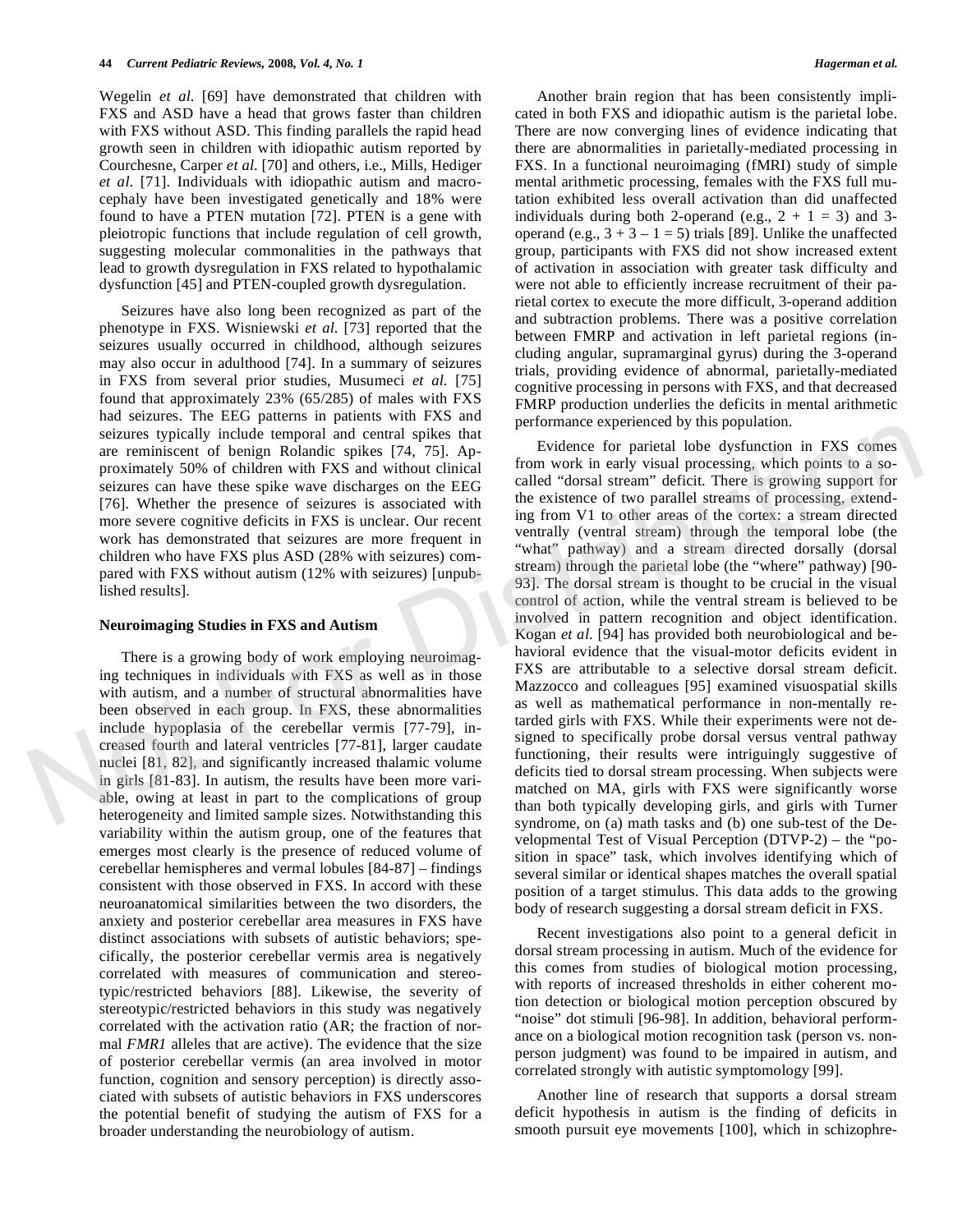nia has been found to be the result of dysfunction in the dorsal stream areas MT/V5 and the middle superior temporal area (MST) [101]. This type of deficit in dorsal stream processing could result in a visual perception bias in those with autism towards the ventral stream. Given that the dorsal stream tends to be specialized for quick processing of global, low spatial-frequency information and the ventral stream for slower processing of local, high-spatial frequency detail, these data suggest a general weakening of the dorsal stream that results in a bias towards the ventral stream in autism. (See [102], for a discussion of the relevance of these findings to FXS).

Overall, these findings lend support to the hypothesis that when autistic behavior and FXS co-occur, the effect may be additive in its impact on development. If substantiated by further research, these results suggest that children with both FXS and autism may be at increased risk for severely compromised development during the early years, and more intensive or specialized approaches to intervention may be warranted.

#### **Animal Models and Targeted Treatments for FXS**

Neurobiological studies in the animal models of FXS have demonstrated both glutamate and GABA system abnormalities that are hypothesized to be related to the behavioral and neurological problems in humans with FXS [10, 11, 103-105]. GABA-mediated inhibition is important in the epileptic process because it terminates ictal discharges and limits the spread of hyperexcitability [106]. The loss of FMRP in FXS leads to a dramatic lowering of the seizure threshold resulting in clinical seizures in 20% and spike wave discharges in approximately 50% of patients as previously described [75]. Imbalances in glutamate and GABA systems are also hypothesized in other forms of autism [31].

Recent studies on the mouse model of FXS have demonstrated decreased expression of the GABAA receptor subunits, particularly the delta subunit [11, 107]. As  $GABA_A$ receptors are the major inhibitory receptors in the brain and are involved in processes that are disturbed in fragile X, including seizures, anxiety, insomnia and learning, an agonist for this receptor may have major therapeutic benefits for FXS [67]. Differential expression profile studies in the KO mouse have shown consistent underexpression of the delta subunit of the GABA<sub>A</sub> receptor in the cortex in multiple genetic backgrounds of the fragile X KO mice compared to control littermates [107]. Subsequent studies have shown that not only is the delta subunit underexpressed (lower levels of mRNA), but also seven other subunits, including alpha1, 3, and 4; beta 1 and 2; and gamma 1 and 2 [11]. Further studies in the *Drosophila* model of FXS demonstrated approximately 50% reduction in all 3 subunits responsible for the assembly of the GABA receptor in *dFmr1* mutants compared with the wild type strain [11]. Miyashiro *et al*. [108] demonstrated direct binding between FMRP and the mRNA of the delta subunit of the  $GABA_A$  receptor, suggesting that FMRP is required for the transport and/or localization of this subunit. Not only is expression disrupted, but also the protein levels of the beta subunit of the  $GABA_A$  receptor is reduced in cortex, hippocampus, diencephalon, and brainstem in the KO mouse [109]. It has been found that the ratio between inhibitory (taurine and GABA) and excitatory (aspartate and glutamate) amino acids is decreased in the brainstem, hippocampus and caudal cortex of the KO mouse [110]. There is also electrophysiologic evidence that decreased GABAergic system efficacy in KO mice interferes with cholinergic mechanisms [111]. Therefore, reversal or treatment of this specific deficit in patients with FXS may have beneficial effects in development and in aging. The evidence in animal models of FXS is strong for dysfunction of the GABA<sub>A</sub> receptor subunits and there is an opportunity now for translational research utilizing a new neuroactive steroid (epalon) anticonvulsant, ganaxolone.

In mammals, approximately 30-50% of all synapses in the CNS are GABAergic [112].  $GABA<sub>A</sub>$  receptors mediate fast synaptic inhibition in the brain and spinal cord. There are many drugs that modulate this receptor, including ethanol and benzodiazepines; and the epalons, including ganaxolone, modulate this receptor through a unique site. Ganaxolone is a synthetic analogue of allopregnanolone, a metabolite of progesterone. However, ganaxolone is devoid of any hormonal activity [113] and has passed through phase I and II trials with demonstrated efficacy in infantile spasms in human infants and young children [114] and an absence of significant toxicity even in young children. The side effects include mild sedation but this is not as noticeable as with benzodiazepines. Controlled studies are planned to assess whether ganaxolone will be an efficacious treatment in children and adults with FXS.

The metabotropic glutamate receptor 5 (mGluR5) antagonists also represent potential therapeutic agents for individuals with FXS [115]. Huber, Gallagher *et al*. [103] demonstrated enhanced long term depression (LTD) in the hippocampus of the KO mouse model of FXS. The enhanced LTD was mediated by the mGluR5 pathway and FMRP normally inhibits the translation of proteins that internalize the AMPA receptors at the synapse, leading to LTD or weakening of synaptic connections [10]. When FMRP is absent or deficient in neural cells, as is the case in FXS, there is enhanced LTD leading to weak synaptic connections. This phenomenon is thought to be responsible for the mental impairment in FXS [10]. The study of the mGluR5 antagonist, MPEP, in the KO mouse model of FXS has led to a decrease in seizures and some improvement in cognition [116]. The study of MPEP and another partial mGluR5 antagonist, lithium, in the *Drosophila* model for fragile X has demonstrated enhanced cognition and reversal of the brain structural abnormalities caused by the KO mutation in *dfmr1* [117]. Studies using mGluR5 inhibitors and lithium in animal models suggest that there may be merit in using such agents to treat patients with FXS, and clinical trials are either underway or are being designed; however, MPEP itself is too toxic for use in humans. The first of the new experimental medications to be tried in FXS is fenobam, an anti-anxiety medication that was recently discovered to be an mGluR5 antagonist [118]. warranted.<br> **Animal Models and Targeted Treatments for FXS** activity [113] and has passed through phase I and II trials<br>
Neurobiological studies in the animal models of FXS with demonstrated efficacy in infantile spassns

# **Clinical Involvement Among Carriers of** *FMR1* **Premutation Alleles**

The most remarkable phenotypic development in the fragile X field in the past decade has been the recognition of various forms of clinical involvement in some individuals with the premutation (55 to 200 CGG repeats). Although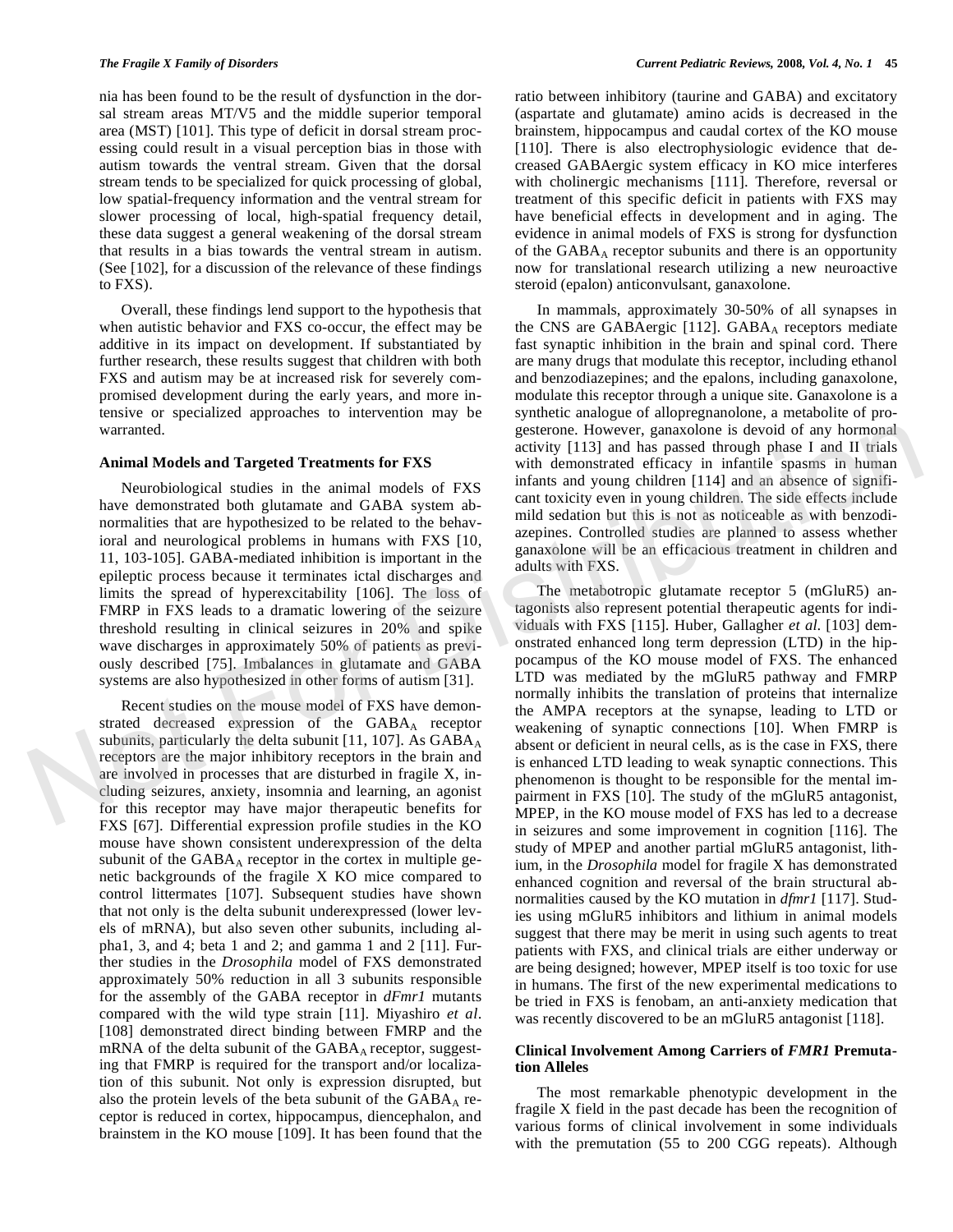premutation carriers were initially considered non-penetrant (clinically unaffected) by the premutation, there are now at least two major forms of involvement among premutation carriers: premature ovarian failure (POF; primary ovarian insufficiency, POI), first reported in 1991 [119]; and the fragile X-associated tremor/ataxia syndrome (FXTAS), reported initially in 2001 [2]. Both disorders only affect a subgroup of premutation carriers, although milder involvement may be common for both the endocrine and neurological problems [120, 121]. In addition to adult involvement among carriers, there is substantial evidence that a subgroup of boys with the premutation have social deficits, autism spectrum disorders, and ADHD [5, 122, 123] (See Table 1). The mechanism of involvement in the premutation is entirely different from the full mutation in that the *FMR1* mRNA levels are substantially increased in the premutation range, leading to an RNA toxic gain-of-function that adversely affects neuronal function and survival [124-126].

POF occurs in approximately 20% of female carriers [4, 127-131]. In a review of screening studies of women who present with POF, 9.5% (9/95; 95% CI: 4.4%-17.2%) of those with familial POF have the premutation and 3.0% (8/267 CI: 1.3%-17.2%) of those with sporadic POF have the premutation [132-139]. Further endocrine studies demonstrate that although approximately 20% of carriers have POF, those carriers that are cycling normally also have endocrine dysfunction [121]. Welt, Smith *et al*. [121] studied 11 normally ovulating premutation carriers (ages 23 to 41 years) and demonstrated a significantly shortened cycle, elevated FSH throughout the cycle (91% with elevations >2 SD above the mean), elevated inhibin B in the follicular phase, and elevated inhibin A and progesterone in the luteal phase, compared to controls. These findings suggest a decreased number of follicles and granulosa cell dysfunction, or decreased cell number in the corpus luteum, compared to controls. In addition, 45% (5 of 11) had a history of infertility as defined by 1 year of unprotected intercourse without a pregnancy. This study demonstrates sub-clinical ovarian dysfunction in premutation females who do not have POF.

A recent study by Sullivan *et al*. [4] involving over 500 women representing a broad range of CGG repeats, from the normal range into the high end of the premutation range, demonstrated a significant, non-linear association between CGG repeat number and prevalence of POF. For those with a repeat <40, the prevalence of POF was 0.9%; for those with 41-58 repeats, the prevalence increased to 2.2%; for those with 59-79 repeats, the prevalence was 5.9%; for those with 80-99 repeats, the prevalence was 18.6%; and for those with  $\geq$  100 repeats, the prevalence decreased to 12.5%. Those authors suggested that individuals with a high CGG repeat number may have some ovarian target cells with a full mutation, or perhaps some cells have early methylation at a lower CGG repeat number, which may protect those cells from the toxicity of the premutation. The Sullivan *et al*. [4] paper also found an overall effect of the CGG repeat size on age of menopause, with low-end CGG repeats demonstrating menopause 2.5 years earlier than controls, and medium- to high-end premutation carriers demonstrating menopause and additional 4 years earlier than low-end carriers. For women who were still cycling, there was a CGG repeat effect on the FSH level, but only when controls and carriers were included. The activation ratio (AR) correlated with FSH levels when all women were included [4].

Other physical problems, which occur in approximately 25% of premutation carriers, include prominent ears and hyperextensible finger joints [140, 141] (See Table 1). However, these features [142] appear to be a mild version of the physical features that occur in those with the full mutation and thus may be related to subtle deficits of FMRP that can occur particularly in the upper range of the premutation [44, 143, 144]. In contrast, POF is not seen in individuals with the full mutation, suggesting that it is also related to the toxic effects of the elevated *FMR1* mRNA, which occurs almost exclusively in the premutation range [124, 145]. *FMR1* is more highly expressed in ovarian follicles compared to other organs [146], which would make it more vulnerable to *FMR1* mRNA toxicity.

The basis for the psychological and emotional problems found frequently in premutation carriers has remained controversial, due to the confounding effects of the stress of raising a child with FXS [147] (See Table **1**). Reiss *et al*. [148] reported no emotional problems in female premutation carriers compared to controls; however, Sobesky *et al*. [149, 150] reported problems of shyness, social anxiety, and depression in approximately 25%. These problems were also seen by Franke *et al*. [151], who compared premutation females, both with and without children with FXS, to control females who had children with autism. Social anxiety and social phobia were significantly higher in carriers compared to controls without the premutation. The rates of depression were similar in women with or without the premutation who had children with developmental disabilities. The study by Johnston *et al*. [83] further established the role of the CGGrepeat expansion by demonstrating a significant association between psychiatric problems and molecular variables. Those authors studied 85 women with the premutation and found that those with greater than 100 CGG repeats had higher rates of depression and interperson sensitivity on the Symptom Checklist-90-Revised [SCL-90-R, 152] than women with CGG repeats of less than 100. They hypothesized that this difference was likely due to a lower level of FMRP in those with a higher CGG repeat level. However, the elevation of mRNA in carriers has a strong correlation to psychological measures in male carriers with obsessive compulsive behavior and overall psychopathology correlating with the degree of elevation of mRNA [153]. 127-131). In a review of street<br>ing sudies of women who bees and, the content with POF. 9.5% (9.95; 9.5% CI: 4.4%-17.2%) of raising a child with FXS [147] (See Table 1). Reiss *et al.*<br>those with fimilial POF have the pre

> A recent report by Hessl, Rivera *et al*. [154] demonstrated a lack of amygdala activation on fMRI to fearful faces in adult males with the premutation compared to age matched controls. This work suggests that the premutation likely interferes with connectivity to the amygdala in premutation male carriers. Similar findings of amygdala dysfunction have been also been reported in patients with ASD [155, 156].

> Of all types of premutation involvement, FXTAS has had the greatest clinical impact, since it is a progressive neurodegenerative disorder with a generally late-adult-onset and increasing penetrance with age [124, 157]. The core features of FXTAS are intention tremor and gait ataxia, and are generally accompanied by cognitive decline, autonomic dysfunction, and neuropathy [158] (see Table **1**). Characteristic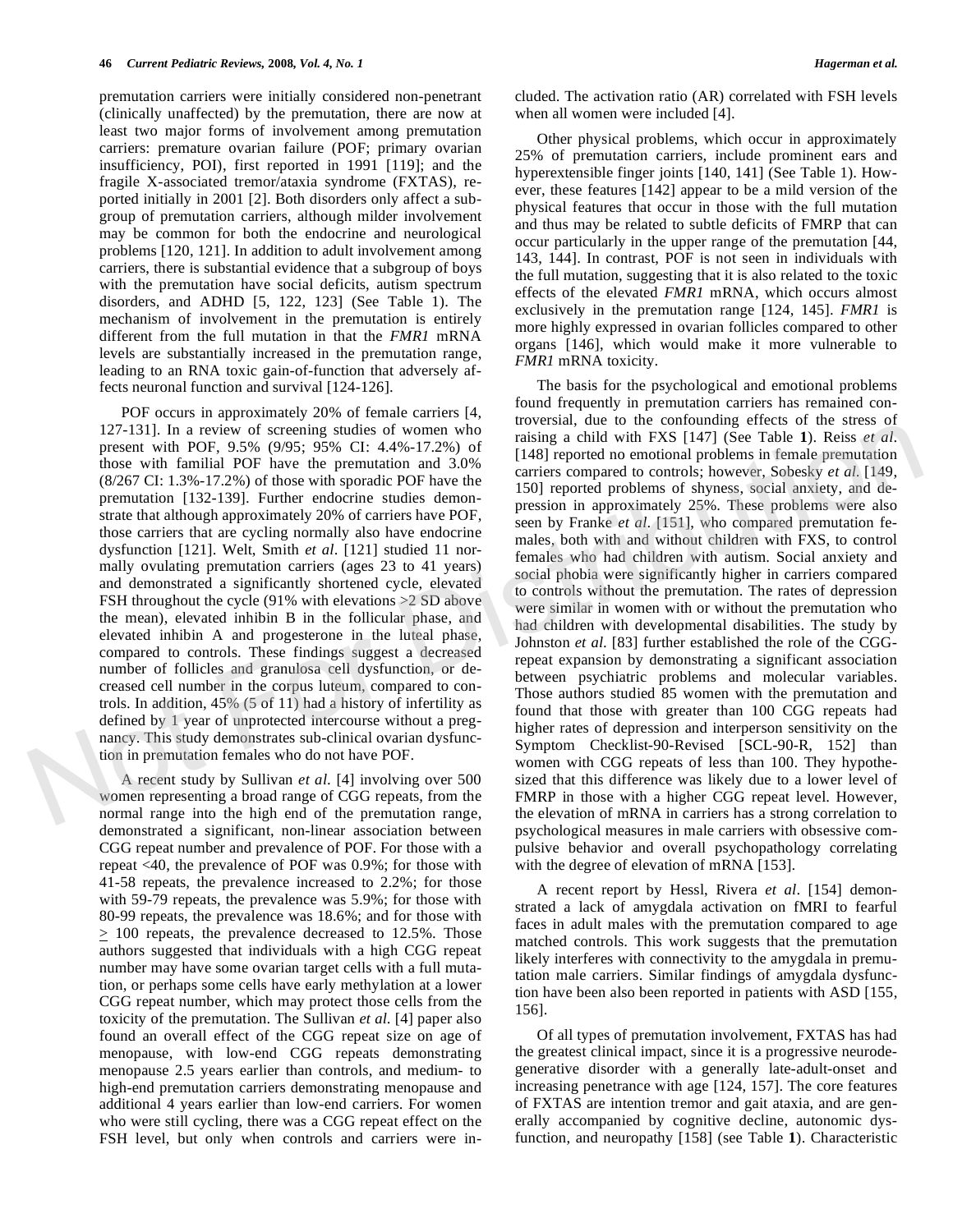radiological features of FXTAS include white matter disease in subcortical and periventricular regions; and symmetric high-signal lesions (T2/FLAIR) in the middle cerebellar peduncles (MCP sign), which consist of axonal tracts traveling from the pontine nuclei to the cerebellum [159].

The neuropathology of FXTAS includes the presence of eosinophilic intranuclear inclusions in neurons and astrocytes throughout the brain and brainstem, with the highest inclusion counts in the hippocampus and elsewhere in the limbic system. Inclusions have also been observed in the anterior and posterior pituitary [160, 161]. Purkinje cells in the cerebellum are lost (remarkably, Purkinje cells are generally devoid of inclusions) and subcortical astrocytes are remarkably activated. The inclusions contain a number of proteins that may be relevant to the disease process, including, Lamin A/C, hnRNPA2, and heat shock proteins, including alpha B crystallin [126]. There is dysregulation of the lamin A/C nuclear architecture as a direct consequence of expression of the expanded CGG-repeat mRNA; this lamin dysregulation alters cell cycle dynamics and may render the neuronal and astrocytic cells more sensitive to oxidative stress [125].

We suspect that the toxic effects of elevated *FMR1* RNA levels may also occur in early childhood, leading to clinical problems in a subgroup of premutation carriers, particularly males. Farzin, Perry *et al*. [5] studied 43 boys with the premutation, 14 boys who presented clinically, compared to their brothers who were identified by cascade testing of the family, and to their typically developing brothers who did not have the premutation. The proband boys with the premutation had a high rate of ADHD (93%) in addition to ASD (73% with half of these boys demonstrating full autism). Eight percent of the non-proband brothers who also carried premutation alleles, and who were identified by cascade testing, satisfied criteria for full autism; moreover, the group as a whole demonstrated shyness and mild social deficits that were more common than the controls [5]. Clifford, Dissanayake *et al*. [9] studied 50 premutation carriers and found that 14% of males and 5% of females met ADOS criteria for ASD. Therefore, premutation *FMR1* alleles can also cause ASD, apparently through a new mechanism of RNA toxicity that is unique to the premutation [124]. regulation alters cell cycle dynamics and may render the weeks of age in the premutation mouse model. Newtopligted<br>reaction and astrochy electrom and astronomic model as the premutation mouse model. Newtopligt<br>served in t

Males are more vulnerable to the adverse effects of the premutation mRNA presumably because females are protected by admixture of mRNA from the normal X chromosome. However, recent studies of adult females with the premutation have demonstrated a higher rate of autoimmune problems compared to controls. In a study of 146 female carriers, Coffey, Cook *et al*. [120] demonstrated that 4 to 8% of the older women developed FXTAS and that 50% of those with FXTAS had hypothyroidism and over 40% had fibromyalgia. Muscle aches and peripheral neuropathy were each seen in approximately 30% of adult female carriers. A previous report demonstrated multiple sclerosis in approximately 3% (3/106) of female carriers [unpublished results], and we have recently documented the presence of both MS and FXTAS in a female carrier on neuropathological studies [unpublished results]. It is likely that the elevated mRNA somehow leads to the stimulation of autoimmune dysfunction, particularly in female carriers, perhaps through the production of the increased levels of alpha B-crystallin [162, 163] observed in individuals with FXTAS, or possibly through Toll receptors that respond to mRNA and stimulate inflammation in the CNS [164, 165]. Recent studies in autism also demonstrate enhanced inflammation in the brain that likely interferes with CNS connectivity leading to autism [166]. We hypothesize that autism in premutation carriers is a model for the inflammatory or autoimmune mechanisms associated with idiopathic autism.

The RNA toxicity mechanism leading to FXTAS [review: 124] is now supported by animal research in both premutation mouse and *Drosophila* models, and in neural cell models. The addition of the premutation expansion leads to disease and inclusion formation in both mouse and *Drosophila* [167, 168]. Moreover, Jin *et al*. [167] demonstrated that a 90 CGG repeat, as RNA, results in atrophy in the eye and the formation of inclusions in the *Drosophila* neurons. Willemsen *et al*. [168] described the development of the eosinophilic inclusions in neurons (but not astrocytes) by 20 weeks of age in the premutation mouse model. Neurological problems, specifically motor problems have now been observed in these premutation mice who are aging [169]. Finally, Arocena, Iwahashi *et al*. [125] have demonstrated that many of the neuropathological features of FXTAS, including the formation of intranuclear inclusions, and altered lamin A/C regulation, can be recapitulated in neural cells in culture upon transfection of the cells with an 88 CGG repeat plasmid reporter construct. Cellular dysregulation was only observed when the plasmid was actively transcribing the expandedrepeat RNA, thus establishing the role of the RNA itself in the pathogenic mechanism.

# **CONCLUSION**

In summary, the *FMR1* mutation has generated two different molecular models for autism. In the case of full mutation alleles that give rise to fragile X syndrome, the underlying mechanism is gene silencing and the absence of FMRP, leading in turn to the dysregulation of other genes and proteins related to synaptic plasticity. This mechanism overlaps with other genetic causes of autism that impact the synapse, including mutations in SHANK3, Neuroligins 3 and 4, and MECP2. In the case of premutation alleles, which give rise to POF, FXTAS, and developmental and behavioral problems, including ADHD and ASD, an entirely different molecular mechanism – *FMR1* mRNA toxicity – is operating. However, both molecular mechanisms lead to phenotypic overlap and, indeed, both give rise to autism. Thus, the operation of two separate mechanisms giving rise to a similar autism phenotype indicates that there are likely to be shared molecular or neural cellular pathways that precipitate the complex behavioral phenotype of autism. An excellent conceptual framework for the notion of integrated molecular functions giving rise to similar (autism) phenotypes has been presented by Laumonnier, Cuthbert *et al*. [170]. Those authors discuss the role of multiprotein postsynaptic complexes in human X-linked brain diseases; one of these complexes, the postsynaptic density (PSD), contains over onethousand distinct protein species. In their representation, mutations in one or more constituent proteins (e.g., shank, homer, or members of the ERK/MAPK pathways), while having diverse functions, all have an adverse effect on the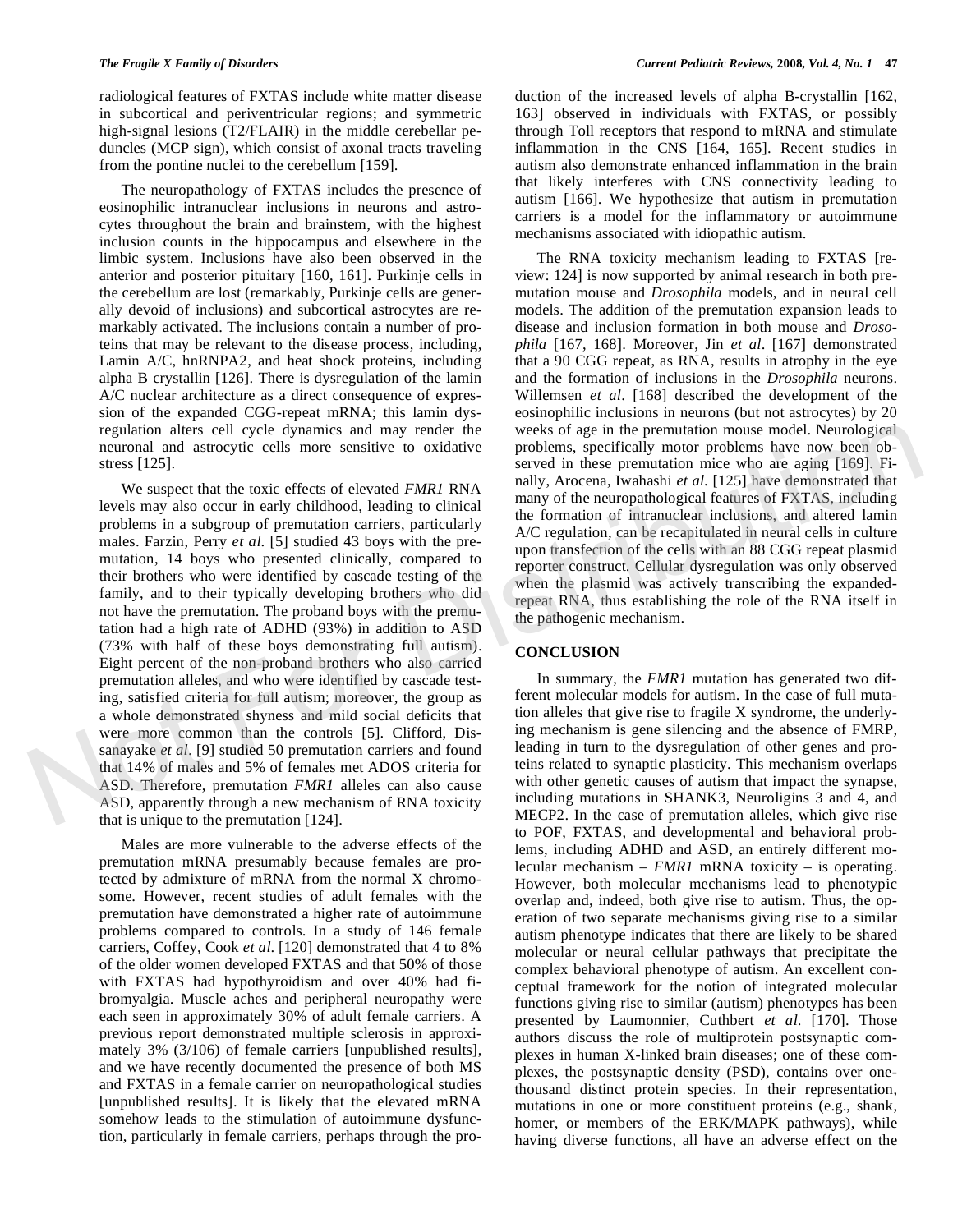

**Fig. (3)** Multi-protein post-synaptic complexes act to process synaptic receptor activity to produce an integrated post-synaptic output. Such complexes also act as integrators of the effects of specific single-gene mutations to produce common or overlapping phenotypic outcomes (e.g. cognitive impairment, autism).

PSD – the PSD thus becomes an integrator of diverse protein functions that results in the broader cognitive impairment/autism phenotypes (Fig. **3**). Finally, the emerging therapeutic agents for targeted treatment of FXS and FXSassociated autism may turn out to be helpful in other forms of autism. Such hope should stimulate further diagnostic endeavors for fragile X in those who present with ASD and further treatment studies in both fragile X disorders and autism.

#### **ACKNOWLEDGEMENTS**

This work was supported by NICHD grants HD036071 and HD02274; Autism Speaks; the Centers for Disease Control and Prevention collaborative agreement U10/CCU925 123; the National Fragile X Foundation; the UC Davis M.I.N.D. Institute; the Clinical Translational Science Center (CTSC) at UC Davis (UL1 RR024146) from the National Center for Research Resources; and Health and Human Services Administration on Developmental Disabilities 90DD 0596. We also thank the families and patients who have participated in our research. PSD – the PSD duts becomes an integrator of diverse protein<br>
inter broader cognitive impuls in the broader cognitive impulsions that results in the broader cognitive impulsions that results in the broader of time<br>
interac

#### **REFERENCES**

- [1] Hagerman RJ, Hagerman PJ. Fragile X Syndrome: Diagnosis, Treatment, and Research, 3rd Edition. Baltimore. The Johns Hopkins University Press 2002.
- [2] Hagerman RJ, Leehey M, Heinrichs W, *et al*. Intention tremor, parkinsonism, and generalized brain atrophy in male carriers of fragile X. Neurology 2001; 57: 127-30.
- [3] Jacquemont S, Hagerman RJ, Hagerman PJ, Leehey MA. Fragile-X syndrome and fragile X-associated tremor/ataxia syndrome: two faces of FMR1. Lancet Neurol 2007; 6: 45-55.
- [4] Sullivan AK, Marcus M, Epstein MP, *et al.* Association of FMR1 repeat size with ovarian dysfunction. Hum Reprod 2005; 20: 402- 12.
- [5] Farzin F, Perry H, Hessl D, *et al.* Autism spectrum disorders and attention-deficit/hyperactivity disorder in boys with the fragile X premutation. J Dev Behav Pediatr 2006; 27: S137-44.
- [6] Loesch DZ, Bui QM, Dissanayake C, *et al.* Molecular and cognitive predictors of the continuum of autistic behaviours in fragile X. Neurosci Biobehav Rev 2007; 31: 315-26.
- [7] Rogers SJ, Wehner EA, Hagerman RJ. The behavioral phenotype in fragile X: symptoms of autism in very young children with frag-

ile X syndrome, idiopathic autism, and other fevelopmental disorders. J Dev Behav Pediatr 2001; 22: 409-17.

- [8] Hatton D, Sideris J, Skinner M, *et al*. Autistic behavior in children with fragile X syndrome: Prevalence, stability, and the impact of FMRP. Am J Med Genet A 2006; 140: 1804-13.
- [9] Clifford S, Dissanayake C, Bui QM, Huggins R, Taylor AK, Loesch DZ. Autism spectrum phenotype in males and females with fragile X full mutation and premutation. J Autism Dev Disord 2007; 37: 738-47.
- [10] Bear MF, Huber KM, Warren ST. The mGluR theory of fragile X mental retardation. Trends Neurosci 2004; 27: 370-77.
- [11] D'Hulst C, De Geest N, Reeve SP, *et al*. Decreased expression of the GABAA receptor in fragile X syndrome. Brain Res 2006; 1121: 238-45.
- [12] Bailey DB, Jr., Beskow LM, Davis AM, Skinner D. Changing perspectives on the benefits of newborn screening. Ment Retard Dev Disabil Res Rev 2006; 12: 270-79.
- [13] APA. Diagnostic and Statistical Manual of Mental Disorders, 4th Edition Text Revision. Washington DC: American Psychiatric Association 2000.
- [14] Persico AM, Bourgeron T. Searching for ways out of the autism maze: genetic, epigenetic and environmental clues. Trends Neurosci 2006; 29: 349-58.
- [15] Veenstra-Vanderweele J, Christian SL, Cook EH, Jr. Autism as a paradigmatic complex genetic disorder. Annu Rev Genomics Hum Genet 2004; 5: 379-405.
- [16] Reddy KS. Cytogenetic abnormalities and fragile-X syndrome in Autism Spectrum Disorder. BMC Med Genet 2005; 6: 3.
- [17] Wassink TH, Piven J, Patil SR. Chromosomal abnormalities in a clinic sample of individuals with autistic disorder. Psychiatr Genet 2001; 11: 57-63.
- [18] Schaefer GB, Lutz RE. Diagnostic yield in the clinical genetic evaluation of autism spectrum disorders. Genet Med 2006; 8: 549- 56.
- [19] Steiner CE, Guerreiro MM, Marques-de-Faria AP. Genetic and neurological evaluation in a sample of individuals with pervasive developmental disorders. Arq Neuropsiquiatr 2003; 61: 176-80.
- [20] Martin CL, Ledbetter DH. Autism and cytogenetic abnormalities: solving autism one chromosome at a time. Curr Psychiatry Rep 2007; 9: 141-47.
- [21] Stankiewicz P, Beaudet AL. Use of array CGH in the evaluation of dysmorphology, malformations, developmental delay, and idiopathic mental retardation. Curr Opin Genet Dev 2007; 17: 182-92.
- [22] Vorstman JA, Staal WG, van Daalen E, van Engeland H, Hochstenbach PF, Franke L. Identification of novel autism candidate regions through analysis of reported cytogenetic abnormalities associated with autism. Mol Psychiatry 2006; 11: 18-28.
- [23] Jacquemont ML, Sanlaville D, Redon R, *et al.* Array-based comparative genomic hybridisation identifies high frequency of cryptic chromosomal rearrangements in patients with syndromic autism spectrum disorders. J Med Genet 2006; 43: 843-49.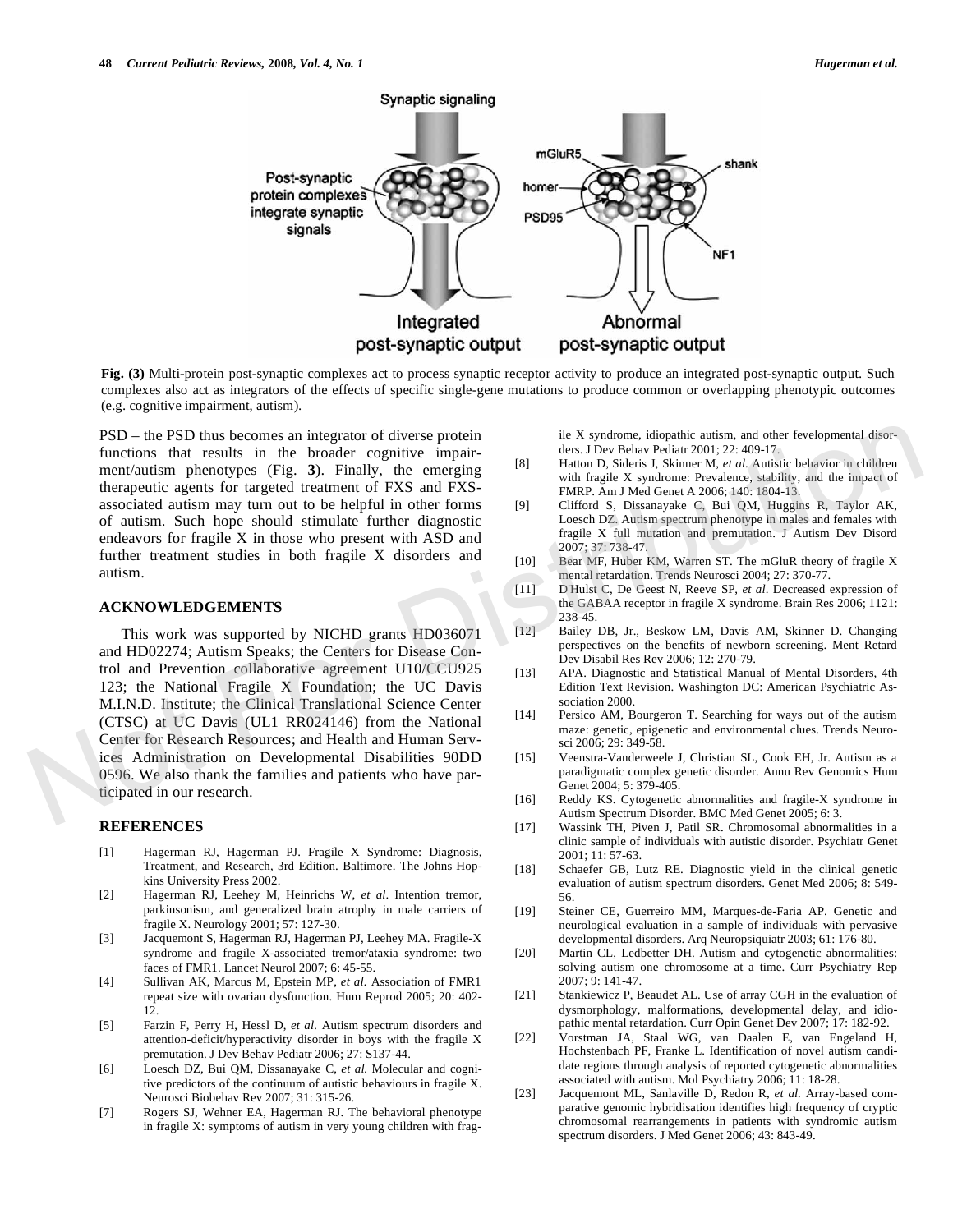- [24] Durand CM, Betancur C, Boeckers TM, *et al*. Mutations in the gene encoding the synaptic scaffolding protein SHANK3 are associated with autism spectrum disorders. Nat Genet 2007; 39: 25-7.
- [25] Van Esch H, Dom R, Bex D, *et al.* Screening for FMR-1 premutations in 122 older Flemish males presenting with ataxia. Eur J Hum Genet 2005; 13: 121-23.
- [26] del Gaudio D, Fang P, Scaglia F, *et al*. Increased MECP2 gene copy number as the result of genomic duplication in neurodevelopmentally delayed males. Genet Med 2006; 8: 784-92.
- [27] Villard L. MECP2 mutations in males. J Med Genet 2007; 44: 417- 23.
- [28] Samaco RC, Nagarajan RP, Braunschweig D, LaSalle JM. Multiple pathways regulate MeCP2 expression in normal brain development and exhibit defects in autism-spectrum disorders. Hum Mol Genet 2004; 13: 629-39.
- [29] Lopez-Rangel E, Lewis ME. Multiple pathways lead to MeCP2 in the aetiology of autism spectrum-associated neurodevelopmental disorders. Clin Genet 2006a; 69: 22-3.
- [30] Lopez-Rangel E, Lewis ME. Further evidence for epigenetic influence of MECP2 in Rett, autism and Angelman's syndromes. Clin Genet 2006b; 69: 23-5.
- [31] Belmonte MK, Bourgeron T. Fragile X syndrome and autism at the intersection of genetic and neural networks. Nat Neurosci 2006; 9: 1221-25.
- [32] Grossman AW, Churchill JD, McKinney BC, Kodish IM, Otte SL, Greenough WT. Experience effects on brain development: possible contributions to psychopathology. J Child Psychol Psychiatry 2003; 44: 33-63. 1321 Caccos on N. Churchill JD, McKinney BC, Kodish IM, Oue SI, Willer 11, McChan D. Statistical statistical statistical statistical statistical statistical statistical statistical statistical statistical statistical stat
	- [33] Ozonoff S, Rogers SJ, Hendren RL. Autism Spectrum Disorders: A research review for practitioners. Washington, DC: American Psychiatric Publishing, Inc. 2003.
	- [34] Bagni C, Greenough WT. From mRNP trafficking to spine dysmorphogenesis: the roots of fragile X syndrome. Nat Rev Neurosci 2005; 6: 376-87.
	- [35] Tassone F, Hagerman RJ, Iklé DN, *et al*. FMRP expression as a potential prognostic indicator in fragile X syndrome. Am J Med Genet 1999; 84: 250-61.
	- [36] Sherman S. Epidemiology. In: Hagerman RJ, Hagerman PJ, eds. Fragile X Syndrome: Diagnosis, Treatment and Research, 3rd edition. Baltimore: The Johns Hopkins University Press 2002; 136-68.
	- [37] Crawford DC, Acuna JM, Sherman SL. FMR1 and the fragile X syndrome: human genome epidemiology review. Genet Med 2001; 3: 359-71.
	- [38] Turner G, Webb T, Wake S, Robinson H. Prevalence of fragile X syndrome. Am J Med Genet 1996; 64: 196-97.
	- [39] Crawford DC, Meadows KL, Newman JL, *et al*. Prevalence of the fragile X syndrome in African-Americans. Am J Med Genet 2002; 110: 226-33.
	- [40] Pesso R, Berkenstadt M, Cuckle H, *et al*. Screening for fragile X syndrome in women of reproductive age. Prenat Diagn 2000; 20: 611-14.
	- [41] Rousseau F, Morel M-L, Rouillard P, Khandjian EW, Morgan K. Surprisingly low prevalance of FMR1 premutation among males from the general population. Am J Hum Genet 1996; 59: A188- 1069.
	- [42] Dombrowski C, Levesque ML, Morel ML, Rouillard P, Morgan K, Rousseau F. Premutation and intermediate-size FMR1 alleles in 10 572 males from the general population: loss of an AGG interruption is a late event in the generation of fragile X syndrome alleles. Hum Mol Genet 2002; 11: 371-8.
	- [43] Dawson AJ, Chodirker BN, Chudley AE. Frequency of FMR1 premutations in a consecutive newborn population by PCR screening of Guthrie blood spots. Biochem Mol Med 1995; 56: 63-9.
	- [44] Loesch DZ, Huggins RM, Hagerman RJ. Phenotypic variation and FMRP levels in fragile X. Ment Retard Dev Disabil Res Rev 2004;  $10: 31-41$ .
	- [45] Hagerman RJ. Physical and Behavioral Phenotype. In: Hagerman RJ, Hagerman PJ, eds. Fragile X Syndrome: Diagnosis, Treatment and Research, 3rd edition. Baltimore: The Johns Hopkins University Press 2002; 3-109.
	- [46] Bennetto L, Pennington BF. Neuropsychology. In: Hagerman RJ, Hagerman PJ, eds. Fragile X Syndrome: Diagnosis, Treatment, and Research. 3rd Edition ed. Baltimore: Johns Hopkins University Press 2002; 206-48.
- [47] de Vries BB, Wiegers AM, Smits AP, *et al*. Mental status of females with an FMR1 gene full mutation. Am J Med Genet 1996; 58: 1025-32.
- [48] Mazzocco MMM, Sonna NL, Teisl JT, *et al*. The FMR1 and FMR2 mutations are not common etiologies of academic difficulty among school-age children. J Dev Behav Pediatr 1997; 18: 392-8.
- [49] Kaufmann WE, Cortell R, Kau AS, *et al*. Autism spectrum disorder in fragile X syndrome: communication, social interaction, and specific behaviors. Am J Med Genet 2004; 129A: 225-34.
- [50] Murphy MM, Mazzocco MM, Gerner G, Henry AE. Mathematics learning disability in girls with Turner syndrome or fragile X syndrome. Brain Cogn 2006; 61: 195-210.
- [51] Hagerman RJ. Lessons from fragile X regarding neurobiology, autism, and neurodegeneration. J Dev Behav Pediatr 2006; 27: 63- 74.
- [52] Solomon M, Hessl D, Chiu S, Hagerman R, Hendren R. A genetic etiology of pervasive developmental disorder guides treatment. Am J Psychiatry 2007; 164: 575-80.
- [53] Nowicki ST, Tassone F, Ono MY, *et al*. The Prader-Willi phenotype of fragile X syndrome. J Dev Behav Pediatr 2007; 28: 133-8.
- [54] Hessl D, Tassone F, Cordeiro L, *et al*. Brief Report: Aggression and stereotypic behavior in males with fragile X syndromemoderating secondary genes in a "Single Gene" Disorder. J Autism Dev Disord 2007 [Epub ahead of print].
- [55] Miller LJ, McIntosh DN, McGrath J, *et al*. Electrodermal Responses to Sensory Stimuli in Individuals with Fragile X Syndrome: A Preliminary Report. Am J Med Genet 1999; 83: 268-79.
- [56] Hagerman RJ, Miller LJ, McGrath-Clarke J, *et al*. Influence of stimulants on electrodermal studies in fragile X syndrome. Microsc Res Tech 2002; 57: 168-73.
- [57] Roberts JE, Boccia ML, Bailey DB, Hatton D, Skinner M. Cardiovascular indices of physiological arousal in boys with fragile X syndrome. Dev Psychobiol 2001; 39: 107-23.
- [58] Roberts JE, Boccia ML, Hatton DD, Skinner ML, Sideris J. Temperament and vagal tone in boys with fragile X syndrome. J Dev Behav Pediatr 2006; 27: 193-201.
- [59] Boccia ML, Roberts JE. Behavior and autonomic nervous system function assessed via heart period measures: the case of hyperarousal in boys with fragile X syndrome. Behavior Research Methods, Instruments, & Computers 2000; 32: 5-10.
- [60] Cohen IL. Behavioral profiles of autistic and non autistic fragile X males. Dev Brain Dysfunct 1995; 8: 252-69.
- [61] Wisbeck JM, Huffman LC, Freund L, Gunnar M, Davis EP, Reiss AL. Cortisol and social stressors in children with fragile X: A pilot study. J Dev Behav Pediatr 2000; 21: 278-82.
- [62] Hessl D, Glaser B, Dyer-Friedman J, Reiss AL. Social behavior and cortisol reactivity in children with fragile X syndrome. J Child Psychol Psychiatry 2006; 47: 602-10.
- [63] Hessl D, Rivera SM, Reiss AL. The neuroanatomy and neuroendocrinology of fragile X syndrome. Ment Retard Dev Disabil Res Rev 2004; 10: 17-24.
- [64] Rogers SJ, Ozonoff S. Annotation: what do we know about sensory dysfunction in autism? A critical review of the empirical evidence. J Child Psychol Psychiatry 2005; 46: 1255-68.
- [65] Philofsky A, Hepburn SL, Hayes A, Hagerman RJ, Rogers SJ. Linguistic and cognitive functioning and autism symptoms in young children with fragile X syndrome. Am J Ment Retard 2004; 109: 208-18.
- [66] Frankland PW, Wang Y, Rosner B, *et al*. Sensorimotor gating abnormalities in young males with fragile X syndrome and FMR1 knockout mice. Mol Psychiatry 2004; 9: 417-25.
- [67] D'Hulst C, Kooy RF. The GABA(A) receptor: a novel target for treatment of fragile X? Trends Neurosci 2007; 30(8): 425-31.
- [68] Perry W, Minassian A, Lopez B, Maron L, Lincoln A. Sensorimotor gating deficits in adults with autism. Biol Psychiatry 2007; 61: 482-6.
- [69] Chiu S, Wegelin JA, Blank J, *et al*. Early acceleration of head circumference in children with fragile x syndrome and autism. J Dev Behav Pediatr 2007; 28: 31-5.
- [70] Courchesne E, Carper R, Akshoomoff N. Evidence of brain overgrowth in the first year of life in autism. JAMA 2003; 290: 337-44.
- [71] Mills JL, Hediger ML, Molloy CA, *et al*. Elevated levels of growth-related hormones in autism and autism spectrum disorder. Clin Endocrinol (Oxf) 2007; 67(2): 230-7.
- [72] Butler MG, Dasouki MJ, Zhou XP, *et al*. Subset of individuals with autism spectrum disorders and extreme macrocephaly associated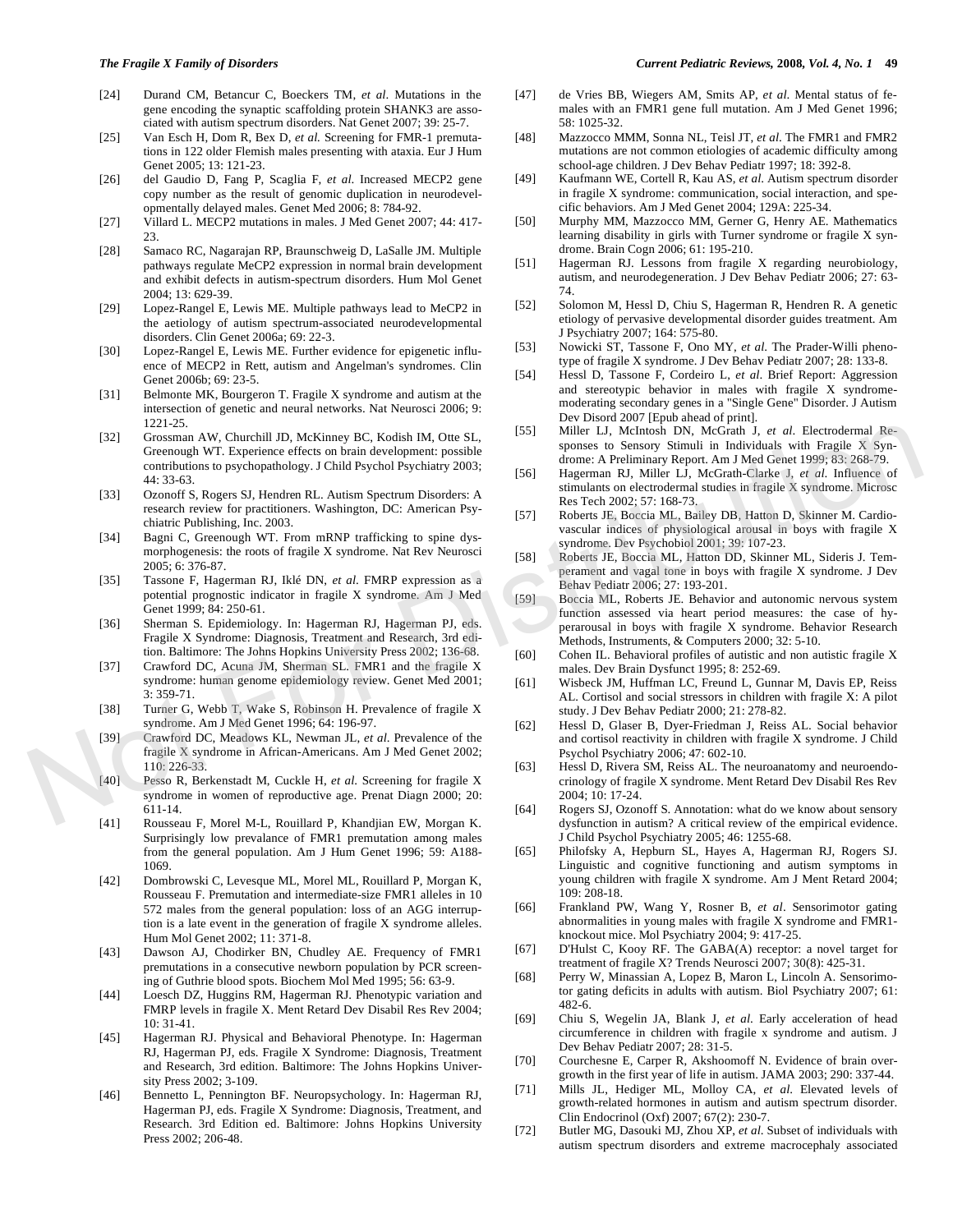with germline PTEN tumour suppressor gene mutations. J Med Genet 2005; 42: 318-21.

- [73] Wisniewski KE, Segan SM, Miezejeski CM, Sersen EA, Rudelli RD. The Fra(X) syndrome: neurological, electrophysiological, and neuropathological abnormalities. Am J Med Genet 1991; 38: 476- 80.
- [74] Berry-Kravis E. Epilepsy in fragile X syndrome. Dev Med Child Neurol 2002; 44: 724-8.
- [75] Musumeci SA, Hagerman RJ, Ferri R, *et al*. Epilepsy and EEG findings in males with fragile X syndrome. Epilepsia 1999; 40: 1092-9.
- [76] Musumeci SA, Colognola RM, Ferri R, *et al*. Fragile-X syndrome: A particular epileptogenic EEG pattern. Epilepsia 1988; 29: 41-7.
- [77] Reiss AL, Aylward E, Freund LS, Joshi PK, Bryan RN. Neuroanatomy of fragile X syndrome: the posterior fossa. Ann Neurol 1991; 29: 26-32.
- [78] Reiss AL, Freund L, Tseng JE, Joshi PK. Neuroanatomy in fragile X females: the posterior fossa. Am J Hum Genet 1991; 49: 279-88.
- [79] Mostofsky SH, Mazzocco MM, Aakalu G, Warsofsky IS, Denckla MB, Reiss AL. Decreased cerebellar posterior vermis size in fragile X syndrome: correlation with neurocognitive performance. Neurology 1998; 50: 121-30.
- [80] Reiss AL, Patel S, Kumar AJ, Freund L. Preliminary communication: neuroanatomical variations of the posterior fossa in men with the fragile X (Martin-Bell) syndrome. Am J Med Genet 1988; 31: 407-14.
- [81] Eliez S, Blasey C, Freund LS, Hastie T, Reiss A. Brain anatomy, gender and IQ in children and adolescents with fragile X syndrome. Brain 2001; 124: 1610-8.
- [82] Reiss AL, Abrams MT, Greenlaw R, Freund L, Denckla MB. Neurodevelopmental effects of the FMR1 full mutation in humans. Nat Med 1995; 1: 159-67.
- [83] Johnston C, Eliez S, Dyer-Friedman J, *et al*. Neurobehavioral phenotype in carriers of the fragile X premutation. Am J Med Genet 2001; 103: 314-9.
- [84] Murakami JW, Courchesne E, Press GA, Yeung-Courchesne R, Hesselink JR. Reduced cerebellar hemisphere size and its relationship to vermal hypoplasia in autism. Arch Neurol 1989; 46: 689-94.
- [85] Lotspeich LJ, Ciaranello RD. The neurobiology and genetics of infantile autism. Int Rev Neurobiol 1993; 35: 87-129.
- [86] Ciesielski KT, Harris RJ, Hart BL, Pabst HF. Cerebellar hypoplasia and frontal lobe cognitive deficits in disorders of early childhood. Neuropsychologia 1997; 35: 643-55.
- [87] Pierce K, Courchesne E. Evidence for a cerebellar role in reduced exploration and stereotyped behavior in autism. Biol Psychiatry 2001; 49: 655-64.
- [88] Mazzocco MM, Kates WR, Baumgardner TL, Freund LS, Reiss AL. Autistic behaviors among girls with fragile X syndrome. J Autism Dev Disord 1997; 27: 415-35.
- [89] Rivera SM, Menon V, White CD, Glaser B, Reiss AL. Functional brain activation during arithmetic processing in females with fragile X syndrome is related to FMR1 protein expression. Hum Brain Mapp 2002; 16: 206-18.
- [90] Ungerleider LG, Mishkin M. Two cortical visual systems. In: Ingle DJ, Goodale MA, Mansfield RJW, eds. Analysis of visual behavior. Cambridge, MA: MIT Press 1982; 549-86.
- [91] Van Essen DC, Maunsell HHR. Hierarchical organization of the functional streams in the visual cortex. Trends Neurosci 1983; 6: 370-5.
- [92] Sagi D, Julesz B. "Where" and "what" in vision. Science 1985; 228: 1217-9.
- [93] Posner MI. Cognitive neuropsychology and the problem of selective attention. Electroencephalogr Clin Neurophysiol Suppl 1987; 39: 313-6.
- [94] Kogan CS, Boutet I, Cornish K, *et al*. Differential impact of the FMR1 gene on visual processing in fragile X syndrome. Brain 2004; 127: 591-601.
- [95] Mazzocco MM, Singh Bhatia N, Lesniak-Karpiak K. Visuospatial skills and their association with math performance in girls with fragile X or Turner syndrome. Child Neuropsychol 2006; 12: 87- 110.
- [96] Spencer J, O'Brien J, Riggs K, Braddick O, Atkinson J, Wattam-Bell J. Motion processing in autism: evidence for a dorsal stream deficiency. Neuroreport 2000; 11: 2765-7.
- [97] Milne E, Swettenham J, Hansen P, Campbell R, Jeffries H, Plaisted K. High motion coherence thresholds in children with autism. J Child Psychol Psychiatry 2002; 43: 255-63.
- [98] Bertone A, Mottron L, Jelenic P, Faubert J. Motion perception in autism: a "complex" issue. J Cogn Neurosci 2003; 15: 218-25.
- [99] Blake R, Turner LM, Smoski MJ, Pozdol SL, Stone WL. Visual recognition of biological motion is impaired in children with autism. Psychol Sci 2003; 14: 151-7.
- [100] Takarae Y, Minshew NJ, Luna B, Krisky CM, Sweeney JA. Pursuit eye movement deficits in autism. Brain 2004; 127: 2584-94.
- [101] Lencer R, Nagel M, Sprenger A, Heide W, Binkofski F. Reduced neuronal activity in the V5 complex underlies smooth-pursuit deficit in schizophrenia: evidence from an fMRI study. Neuroimage 2005; 24: 1256-9.
- [102] Rivera SM, Koldewyn K. Unraveling the mystery of motion perception impairments in autism: Some further considerations. Current Psychology of Cognition 2005; 23: 189-97.
- [103] Huber KM, Gallagher SM, Warren ST, Bear MF. Altered synaptic plasticity in a mouse model of fragile X mental retardation. Proc Natl Acad Sci U S A 2002; 99: 7746-50.
- [104] Kooy RF. Of mice and the fragile X syndrome. Trends Genet 2003; 19: 148-54.
- [105] Koekkoek SK, Yamaguchi K, Milojkovic BA, *et al*. Deletion of FMR1 in Purkinje Cells Enhances Parallel Fiber LTD, Enlarges Spines, and Attenuates Cerebellar Eyelid Conditioning in Fragile X Syndrome. Neuron 2005; 47: 339-52.
- [106] Carter RB, Wood PL, Wieland S, *et al*. Characterization of the anticonvulsant properties of ganaxolone (CCD 1042; 3alphahydroxy-3beta-methyl-5alpha-pregnan-20-one), a selective, highaffinity, steroid modulator of the gamma-aminobutyric acid(A) receptor. J Pharmacol Exp Ther 1997; 280: 1284-95. 16 fragile X (Martin-Bell) syndrome. Am J Med Genet 1988; 31;<br>  $\frac{1}{4}$  Syndrome. Neuron 2005; 47: 339-52.<br>
16 fragile X Note (Fragile X Note (Fragile X Note (Fragile X Note (Fragile X Note (Fragile X Note (Fragile X Not
	- [107] Gantois I, Vandesompele J, Speleman F, *et al*. Expression profiling suggests underexpression of the GABA(A) receptor subunit delta in the fragile X knockout mouse model. Neurobiol Dis 2006; 21: 346- 57.
	- [108] Miyashiro KY, Beckel-Mitchener A, Purk TP, *et al*. RNA cargoes associating with FMRP reveal deficits in cellular functioning in Fmr1 null mice. Neuron 2003; 37: 417-31.
	- [109] El Idrissi A, Ding XH, Scalia J, Trenkner E, Brown WT, Dobkin C. Decreased GABA(A) receptor expression in the seizure-prone fragile X mouse. Neurosci Lett 2005; 377: 141-6.
	- [110] Gruss M, Braun K. Age- and region-specific imbalances of basal amino acids and monoamine metabolism in limbic regions of female Fmr1 knock-out mice. Neurochem Int 2004; 45: 81-8.
	- [111] D'Antuono M, Merlo D, Avoli M. Involvement of cholinergic and gabaergic systems in the fragile X knockout mice. Neuroscience 2003; 119: 9-13.
	- [112] Paredes RG, Agmo A. GABA and behavior: the role of receptor subtypes. Neurosci Biobehav Rev 1992; 16: 145-70.
	- [113] Monaghan EP, McAuley JW, Data JL. Ganaxolone: a novel positive allosteric modulator of the GABA(A) receptor complex for the treatment of epilepsy. Expert Opin Investig Drugs 1999; 8: 1663- 71.
	- [114] Kerrigan JF, Shields WD, Nelson TY, *et al*. Ganaxolone for treating intractable infantile spasms: a multicenter, open-label, add-on trial. Epilepsy Res 2000; 42: 133-9.
	- [115] Bear MF. Therapeutic implications of the mGluR theory of fragile X mental retardation. Genes Brain Behav 2005; 4: 393-8.
	- [116] Yan QJ, Rammal M, Tranfaglia M, Bauchwitz RP. Suppression of two major Fragile X Syndrome mouse model phenotypes by the mGluR5 antagonist MPEP. Neuropharmacology 2005; 49: 1053- 66.
	- [117] McBride SM, Choi CH, Wang Y, *et al*. Pharmacological rescue of synaptic plasticity, courtship behavior, and mushroom body defects in a Drosophila model of fragile X syndrome. Neuron 2005; 45: 753-64.
	- [118] Porter RH, Jaeschke G, Spooren W, *et al*. Fenobam: A clinically validated nonbenzodiazepine anxiolytic is a potent, selective, and noncompetitive mGlu5 receptor antagonist with inverse agonist activity. J Pharmacol Exp Ther 2005; 315: 711-21.
	- [119] Cronister A, Schreiner R, Wittenberger M, Amiri K, Harris K, Hagerman RJ. Heterozygous fragile X female: historical, physical, cognitive, and cytogenetic features. Am J Med Genet 1991; 38: 269-74.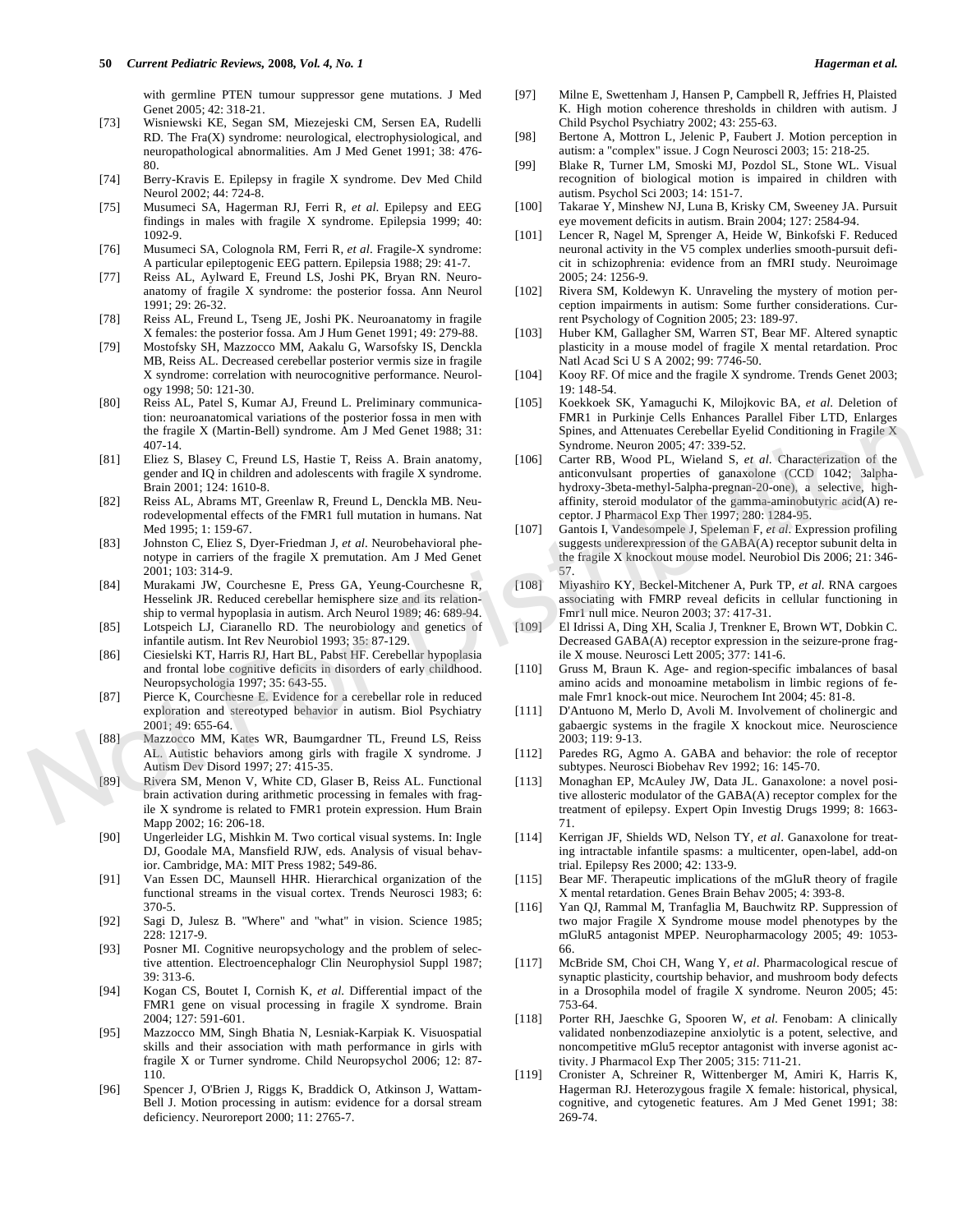- [120] Coffey SM, Cook K, Tartaglia N, *et al*. Expanded clinical phenotype of women with the *FMR1* premutation. Am J Med Genetics in press.
- [121] Welt CK, Smith PC, Taylor AE. Evidence of early ovarian aging in fragile X premutation carriers. J Clin Endocrinol Metab 2004; 89: 4569-74.
- [122] Aziz M, Stathopulu E, Callias M, *et al*. Clinical features of boys with fragile X premutations and intermediate alleles. Am J Med Genet 2003; 121B: 119-27.
- [123] Goodlin-Jones B, Tassone F, Gane LW, Hagerman RJ. Autistic spectrum disorder and the fragile X premutation. J Dev Behav Pediatr 2004; 25: 392-8.
- [124] Hagerman PJ, Hagerman RJ. The fragile-X premutation: a maturing perspective. Am J Hum Genet 2004; 74: 805-16.
- [125] Arocena DG, Iwahashi CK, Won N, *et al*. Induction of inclusion formation and disruption of lamin A/C structure by premutation CGG-repeat RNA in human cultured neural cells. Hum Mol Genet 2005; 14: 3661-71.
- [126] Iwahashi CK, Yasui DH, An HJ, *et al*. Protein composition of the intranuclear inclusions of FXTAS. Brain 2006; 129: 256-71.
- [127] Schwartz CE, Dean J, Howard-Peebles PN, *et al*. Obstetrical and gynecological complications in fragile X carriers: a multicenter study. Am J Med Genet 1994; 51: 400-2.
- [128] Allingham-Hawkins DJ, Babul-Hirji R, Chitayat D, *et al*. Fragile X premutation is a significant risk factor for premature ovarian failure: The international collaborative POF in fragile X study- preliminary data. Am J Med Genet 1999; 83: 322-5.
- [129] Murray A, Ennis S, MacSwiney F, Webb J, Morton NE. Reproductive and menstrual history of females with fragile X expansions. Eur J Hum Genet 2000; 8: 247-52.
- [130] Vianna-Morgante AM, Costa SS. Premature ovarian failure is associated with maternally and paternally inherited premutation in Brazilian families with fragile X [see comments] [letter]. Am J Hum Genet 2000; 67: 254-5; discussion 6-8. eremulation is a significant eicher for permane example and Procedures Manual. Minneapolis: National<br>
use: The international collaborative POF in fragile X study- pe-<br>
laminary data, Am I Med Genet I Manual Africa Day Ass
	- [131] Sherman SL. Premature ovarian failure in the fragile X syndrome. Am J Med Genet (Semin Med Genet) 2000; 97: 189-94.
	- [132] Gersak K, Meden-Vrtovec H, Peterlin B. Fragile X premutation in women with sporadic premature ovarian failure in Slovenia. Hum Reprod 2003; 18: 1637-40.
	- [133] Mallolas J, Duran M, Sanchez A, *et al*. Implications of the FMR1 gene in menopause: study of 147 Spanish women. Menopause 2001; 8: 106-10.
	- [134] Murray A, Webb J, Grimley S, Conway G, Jacobs P. Studies of FRAXA and FRAXE in women with premature ovarian failure. J Med Genet 1998; 35: 637-40.
	- [135] Conway GS, Payne NN, Webb J, Murray A, Jacobs PA. Fragile X premutation screening in women with premature ovarian failure [see comments]. Hum Reprod 1998; 13: 1184-7.
	- [136] Uzielli ML, Guarducci S, Lapi E, *et al*. Premature ovarian failure (POF) and fragile X premutation females: from POF to fragile X carrier identification, from fragile X carrier diagnosis to POF association data. Am J Med Genet 1999; 84: 300-3.
	- [137] Bussani C, Papi L, Sestini R, *et al*. Premature ovarian failure and fragile X premutation: a study on 45 women. Eur J Obstet Gynecol Reprod Biol 2004; 112: 189-91.
	- [138] Marozzi A, Vegetti W, Manfredini E, *et al*. Association between idiopathic premature ovarian failure and fragile X premutation. Hum Reprod 2000; 15: 197-202.
	- [139] Sherman S, Pletcher BA, Driscoll DA. Fragile X syndrome: Diagnostic and carrier testing. Genet Med 2005; 7: 584-7.
	- [140] Hull C, Hagerman RJ. A study of the physical, behavioral, and medical phenotype, including anthropometric measures, of females with fragile X syndrome. Am J Dis Child 1993; 147: 1236-41.
	- [141] Riddle JE, Cheema A, Sobesky WE, *et al*. Phenotypic involvement in females with the FMR1 gene mutation. Am J Ment Retard 1998; 102: 590-601.
	- [142] Loesch DZ, Huggins RM, Bui QM, Taylor AK, Hagerman RJ. Relationship of deficits of FMR1 gene specific protein with physical phenotype of fragile X males and females in pedigrees: A new perspective. Am J Med Genet 2003; 118A: 127-34.
	- [143] Hagerman RJ, Hagerman PJ. The fragile X premutation: into the phenotypic fold. Curr Opin Genet Dev 2002; 12: 278-83.
	- [144] Tassone F, Hagerman RJ, Taylor AK, Gane LW, Godfrey TE, Hagerman PJ. Elevated levels of *FMR1* mRNA in carrier males: a new mechanism of involvement in fragile X syndrome. Am J Hum Genet 2000; 66: 6-15.
- [145] Allen EG, He W, Yadav-Shah M, Sherman SL. A study of the distributional characteristics of FMR1 transcript levels in 238 individuals. Hum Genet 2004; 114: 439-47.
- [146] Hinds HL, Ashley CT, Sutcliffe JS, *et al*. Tissue specific expression of FMR-1 provides evidence for a functional role in fragile X syndrome [see comments] [published erratum appears in Nat Genet 1993 Nov; 5(3): 312]. Nat Genet 1993; 3: 36-43.
- [147] Lewis P, Abbeduto L, Murphy M, *et al*. Psychological well-being of mothers of youth with fragile X syndrome: syndrome specificity and within-syndrome variability. J Intellect Disabil Res 2006; 50: 894-904.
- [148] Reiss AL, Freund L, Abrams MT, Boehm C, Kazazian H. Neurobehavioral effects of the fragile X premutation in adult women: a controlled study. Am J Hum Genet 1993; 52: 884-94.
- [149] Sobesky WE, Hull CE, Hagerman RJ. Symptoms of schizotypal personality disorder in fragile X women. J Am Acad Child Adolesc Psychiatry 1994; 33: 247-55.
- [150] Sobesky WE, Taylor AK, Pennington BF, *et al*. Molecular-clinical correlations in females with fragile X. Am J Med Genet 1996; 64: 340-5.
- [151] Franke P, Leboyer M, Gansicke M, *et al*. Genotype-phenotype relationship in female carriers of the premutation and full mutation of FMR-1. Psychiatry Res 1998; 80: 113-27.
- [152] Derogatis LR. Symptom Checklist-90-R (SCL-90-R): Administration, Scoring, and Procedures Manual. Minneapolis: National Computer Systems 1994.
- [153] Hessl D, Tassone F, Loesch DZ, *et al*. Abnormal elevation of FMR1 mRNA is associated with psychological symptoms in individuals with the fragile X premutation. Am J Med Genet B Neuropsychiatr Genet 2005; 139: 115-21.
- [154] Hessl D, Rivera S, Koldewyn K, *et al*. Amygdala dysfunction in men with the fragile X premutation. Brain 2007; 130: 404-16.
- [155] Baron-Cohen S, Ring HA, Bullmore ET, Wheelwright S, Ashwin C, Williams SC. The amygdala theory of autism. Neurosci Biobehav Rev 2000; 24: 355-64.
- [156] Howard MA, Cowell PE, Boucher J, *et al*. Convergent neuroanatomical and behavioural evidence of an amygdala hypothesis of autism. Neuroreport 2000; 11: 2931-5.
- [157] Jacquemont S, Hagerman RJ, Leehey MA, *et al*. Penetrance of the fragile X-associated tremor/ataxia syndrome in a premutation carrier population. JAMA 2004; 291: 460-9.
- [158] Leehey MA, Berry-Kravis E, Min SJ, *et al*. Progression of tremor and ataxia in male carriers of the FMR1 premutation. Mov Disord 2007; 22: 203-6.
- [159] Jacquemont S, Hagerman RJ, Leehey M, *et al*. Fragile X premutation tremor/ataxia syndrome: molecular, clinical, and neuroimaging correlates. Am J Hum Genet 2003; 72: 869-78.
- [160] Greco CM, Berman RF, Martin RM, *et al*. Neuropathology of fragile X-associated tremor/ataxia syndrome (FXTAS). Brain 2006; 129: 243-55.
- [161] Greco CM, Soontarapornchai K, Wirojanan J, Gould JE, Hagerman PJ, Hagerman RJ. Testicular and pituitary inclusion formation in fragile X associated tremor/ataxia syndrome. J Urol 2007; 177: 1434-7.
- [162] van Noort JM, van Sechel AC, Bajramovic JJ, *et al*. The small heat-shock protein alpha B-crystallin as candidate autoantigen in multiple sclerosis. Nature 1995; 375: 798-801.
- [163] Vojdani A, Vojdani E, Cooper E. Antibodies to myelin basic protein, myelin oligodendrocytes peptides, alpha-beta-crystallin, lymphocyte activation and cytokine production in patients with multiple sclerosis. J Intern Med 2003; 254: 363-74.
- [164] Kariko K, Ni H, Capodici J, Lamphier M, Weissman D. mRNA is an endogenous ligand for Toll-like receptor 3. J Biol Chem 2004; 279: 12542-50.
- [165] Ma Y, Li J, Chiu I, *et al*. Toll-like receptor 8 functions as a negative regulator of neurite outgrowth and inducer of neuronal apoptosis. J Cell Biol 2006; 175: 209-15.
- [166] Vargas DL, Nascimbene C, Krishnan C, Zimmerman AW, Pardo CA. Neuroglial activation and neuroinflammation in the brain of patients with autism. Ann Neurol 2005; 57: 67-81.
- [167] Jin P, Zarnescu DC, Zhang F, *et al*. RNA-mediated neurodegeneration caused by the fragile X premutation rCGG repeats in drosophila. Neuron 2003; 39: 739-47.
- [168] Willemsen R, Hoogeveen-Westerveld M, Reis S, *et al*. The FMR1 CGG repeat mouse displays ubiquitin-positive intranuclear neu-